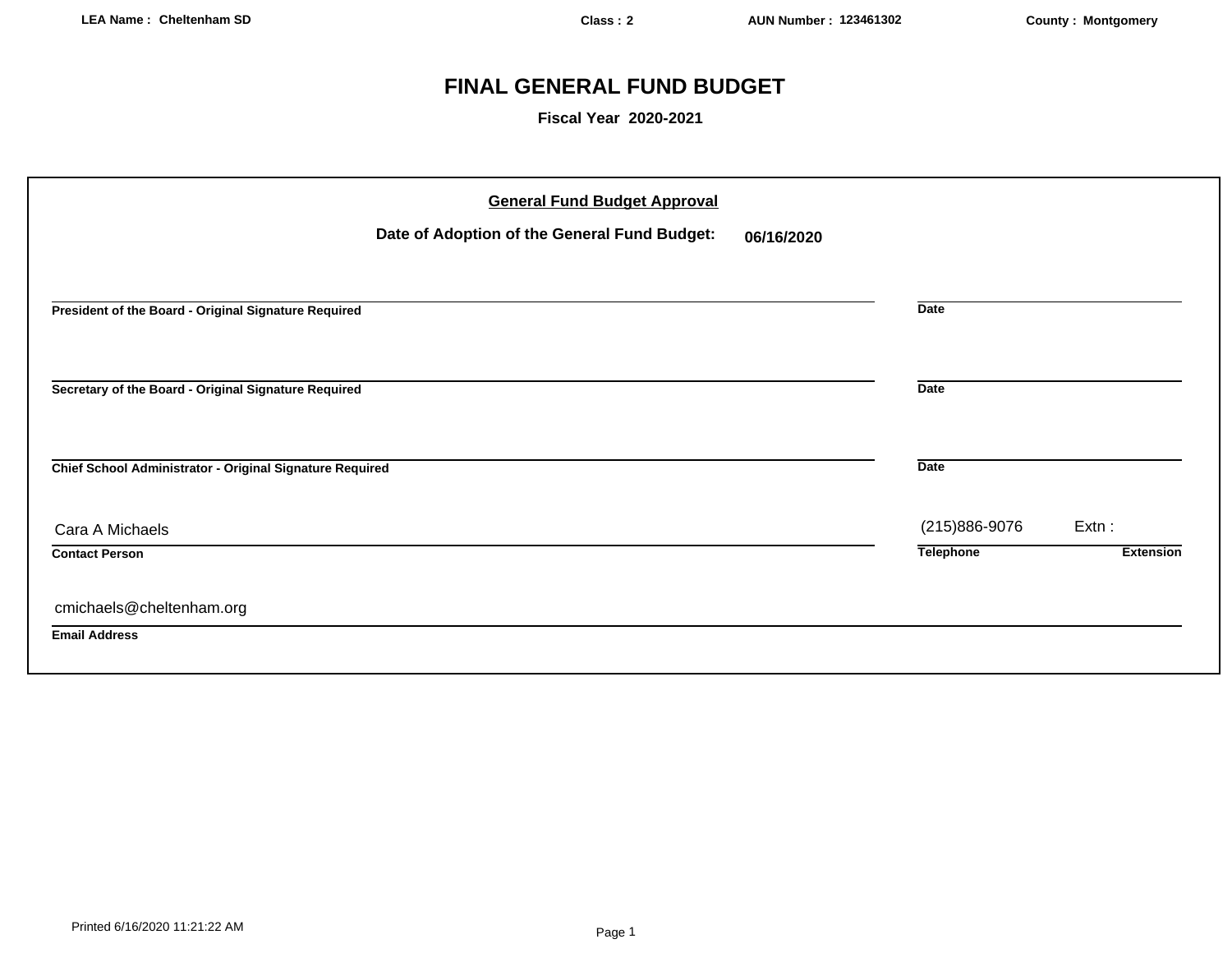# **CERTIFICATION OF ESTIMATED ENDING FUND BALANCE FROM 2020-2021 GENERAL FUND BUDGET**

24 PS 6-688

(10/2010)

| <b>SCHOOL DISTRICT:</b> | COUNTY:    | AUN.      |
|-------------------------|------------|-----------|
| Cheltenham SD           | Montgomery | 123461302 |

No school district shall approve an increase in real property taxes unless it has adopted a budget that includes an estimated, ending unreserved undesignated fund balance (unassigned) less than or equal to the specified percentage of its total budgeted expenditures:

| <b>Total Budgeted Expenditures</b>    | <b>Fund Balance % Limit</b><br>(less than or equal to) |
|---------------------------------------|--------------------------------------------------------|
| Less Than or Equal to \$11,999,999    | 12.0%                                                  |
| Between \$12,000,000 and \$12,999,999 | 11.5%                                                  |
| Between \$13,000,000 and \$13,999,999 | 11.0%                                                  |
| Between \$14,000,000 and \$14,999,999 | 10.5%                                                  |
| Between \$15,000,000 and \$15,999,999 | 10.0%                                                  |
| Between \$16,000,000 and \$16,999,999 | 9.5%                                                   |
| Between \$17,000,000 and \$17,999,999 | $9.0\%$                                                |
| Between \$18,000,000 and \$18,999,999 | 8.5%                                                   |
| Greater Than or Equal to \$19,000,000 | 8.0%                                                   |

Did you raise property taxes in SY 2020-2021 (compared to 2019-2020 )? Yes

No

x

If yes, see information below, taken from the 2020-2021 General Fund Budget.

| <b>Total Budgeted Expenditures</b>                                                   |     | \$121028381 |
|--------------------------------------------------------------------------------------|-----|-------------|
| <b>Ending Unassigned Fund Balance</b>                                                |     | \$4154031   |
| Ending Unassigned Fund Balance as a percentage<br>(%) of Total Budgeted Expenditures |     | 3.4%        |
| The Estimated Ending Unassigned Fund Balance is within the allowable limits.         | Yes | X           |
|                                                                                      | No  |             |
| I hereby certify that the above information is accurate and complete.                |     |             |

| SIGNATURE OF SUPERINTENDENT | <b>DATE</b> |
|-----------------------------|-------------|
|                             |             |

DUE DATE: AUGUST 15,2020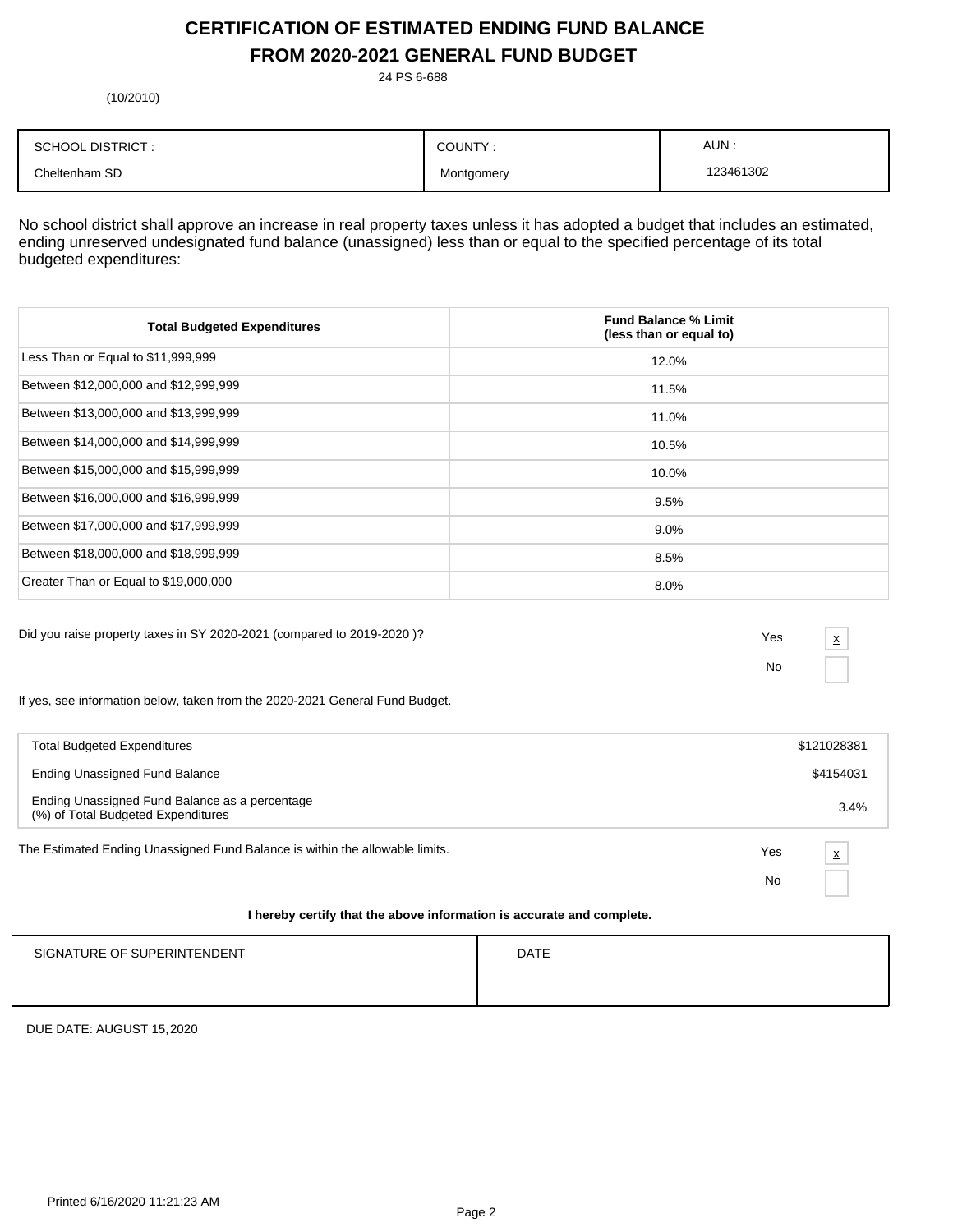# **CERTIFICATION OF USE OF PDE-2028**

# **FOR PUBLIC INSPECTION OF 2020-2021 PROPOSED BUDGET**

24 PS 6-687(a)(1)

(03/2006)

| <b>School District</b><br>Name : | County:    | <b>AUN Number:</b> |
|----------------------------------|------------|--------------------|
| <b>Cheltenham SD</b>             | Montgomery | 123461302          |

Section 687(a)(1) of the School Code requires the president of the board of school directors of each school district to certify to the Department of Education that the proposed budget was prepared, presented and will be made available for public inspection using the uniform form prepared and furnished by the Department of Education.

**I hereby certify that the above information is accurate and complete.**

| <b>SIGNATURE OF SCHOOL BOARD</b><br>- DocuSigned by:<br><b>PRESIDENT</b><br>Julie Haywood |                                                                                                                      | <b>DATE</b><br>5/27/2020 |
|-------------------------------------------------------------------------------------------|----------------------------------------------------------------------------------------------------------------------|--------------------------|
| <b>DUE DATE:</b>                                                                          | — BFAAFA43633C443<br><b>IMMEDIATELY FOLLOWING</b><br><b>ADOPTION OF PROPOSED</b><br><b>FINAL GENERAL FUND BUDGET</b> |                          |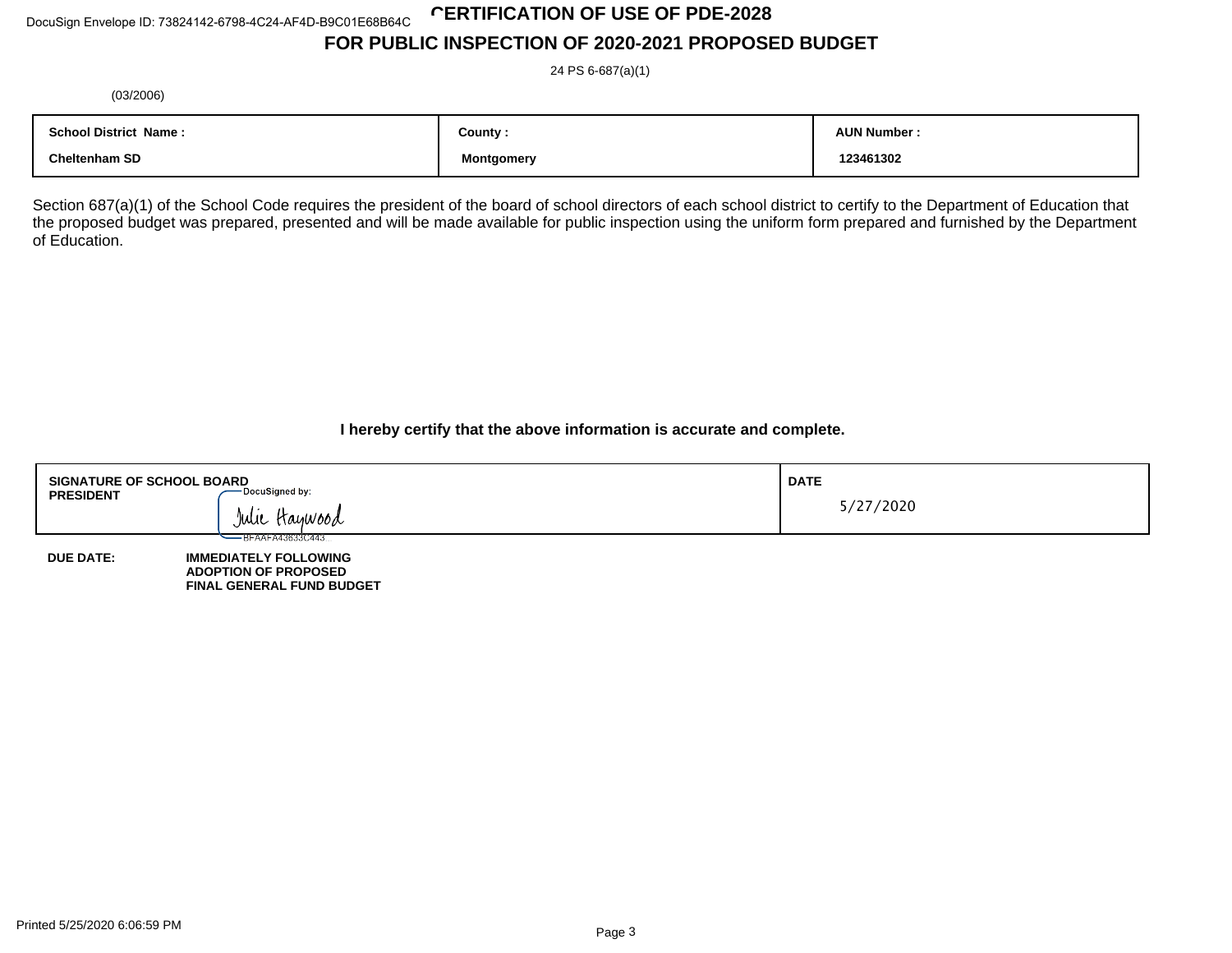#### **2020-2021 Final General Fund Budget Validations**

#### **LEA : 123461302 Cheltenham SD**

Printed 6/16/2020 11:21:24 AM

# **Val Number Description Justification**

- 8080 Ending Fund Balance Entry and Budgetary Reserve: If 0850 Estimated Ending Unassigned Fund Balance is not equal to 0, a justification must be entered below.
- 8150 Ending Fund Balance Entry and Budgetary Reserve: If 0830 Committed Fund Balance is not equal to 0, a justification must be entered below.

Amounts are for unanticipated special education expenditures and other expenditures related to implementing COVID-19 prevention

Amounts are for the 2020-21 budget and unanticipated facility expenditures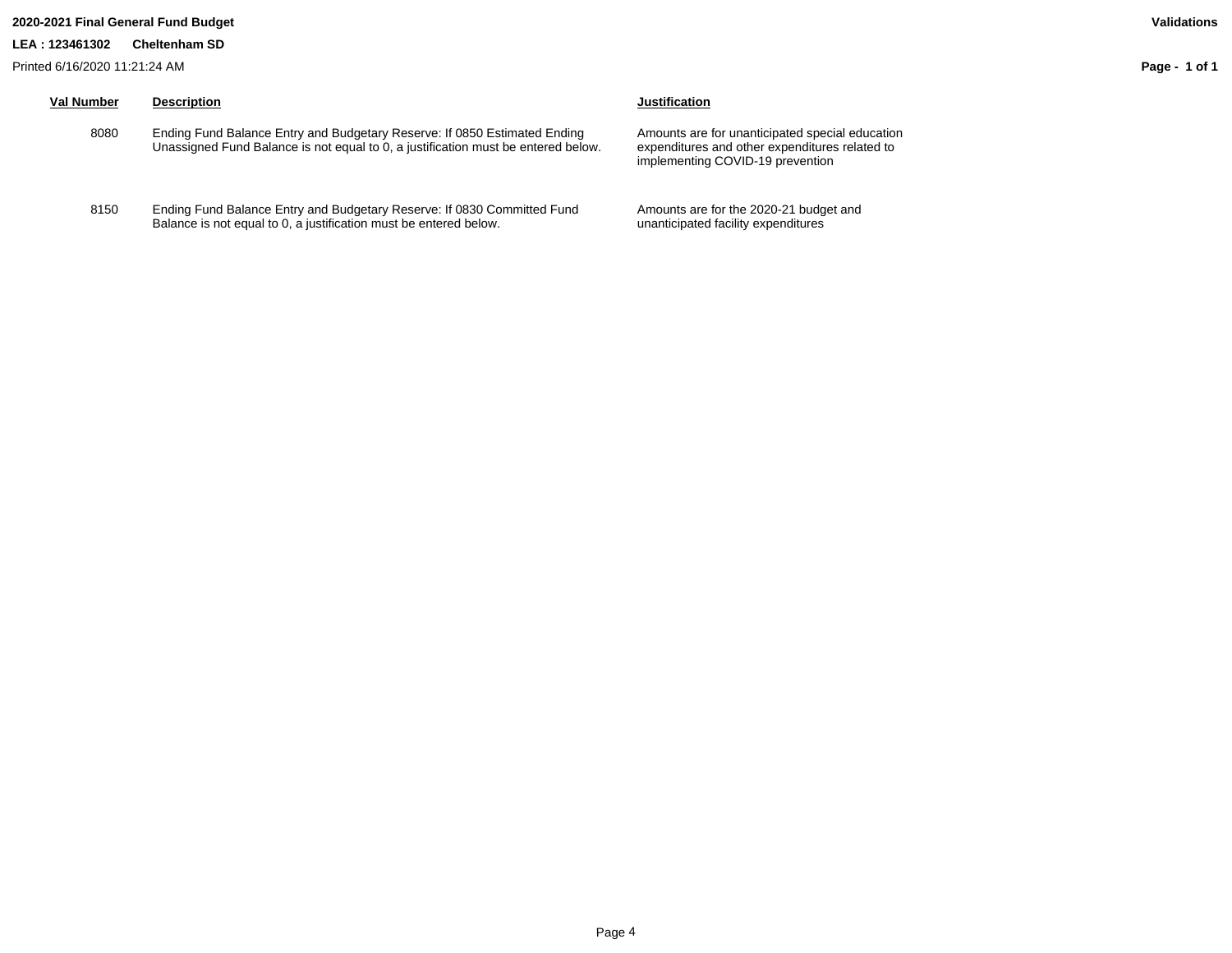| <b>ITEM</b>                                                                                                                                           | <b>AMOUNTS</b> |               |
|-------------------------------------------------------------------------------------------------------------------------------------------------------|----------------|---------------|
| Estimated Beginning Unreserved Fund Balance Available for Appropriation and Reserves Scheduled For Liquidation<br><b>During The Fiscal Year</b>       |                |               |
| 0810 Nonspendable Fund Balance                                                                                                                        | 1,238,423      |               |
| 0820 Restricted Fund Balance                                                                                                                          |                |               |
| 0830 Committed Fund Balance                                                                                                                           | 4,733,728      |               |
| 0840 Assigned Fund Balance                                                                                                                            | 1,080,060      |               |
| 0850 Unassigned Fund Balance                                                                                                                          | 2,539,511      |               |
| Total Estimated Beginning Unreserved Fund Balance Available for Appropriation and Reserves Scheduled For Liquidation<br><b>During The Fiscal Year</b> |                | \$8,353,299   |
| <b>Estimated Revenues And Other Financing Sources</b>                                                                                                 |                |               |
| 6000 Revenue from Local Sources                                                                                                                       | 93,915,327     |               |
| 7000 Revenue from State Sources                                                                                                                       | 25,378,378     |               |
| 8000 Revenue from Federal Sources                                                                                                                     | 635,042        |               |
| 9000 Other Financing Sources                                                                                                                          |                |               |
| <b>Total Estimated Revenues And Other Financing Sources</b>                                                                                           |                | \$119,928,747 |
| Total Estimated Fund Balance, Revenues, and Other Financing Sources Available for Appropriation                                                       |                | \$128,282,046 |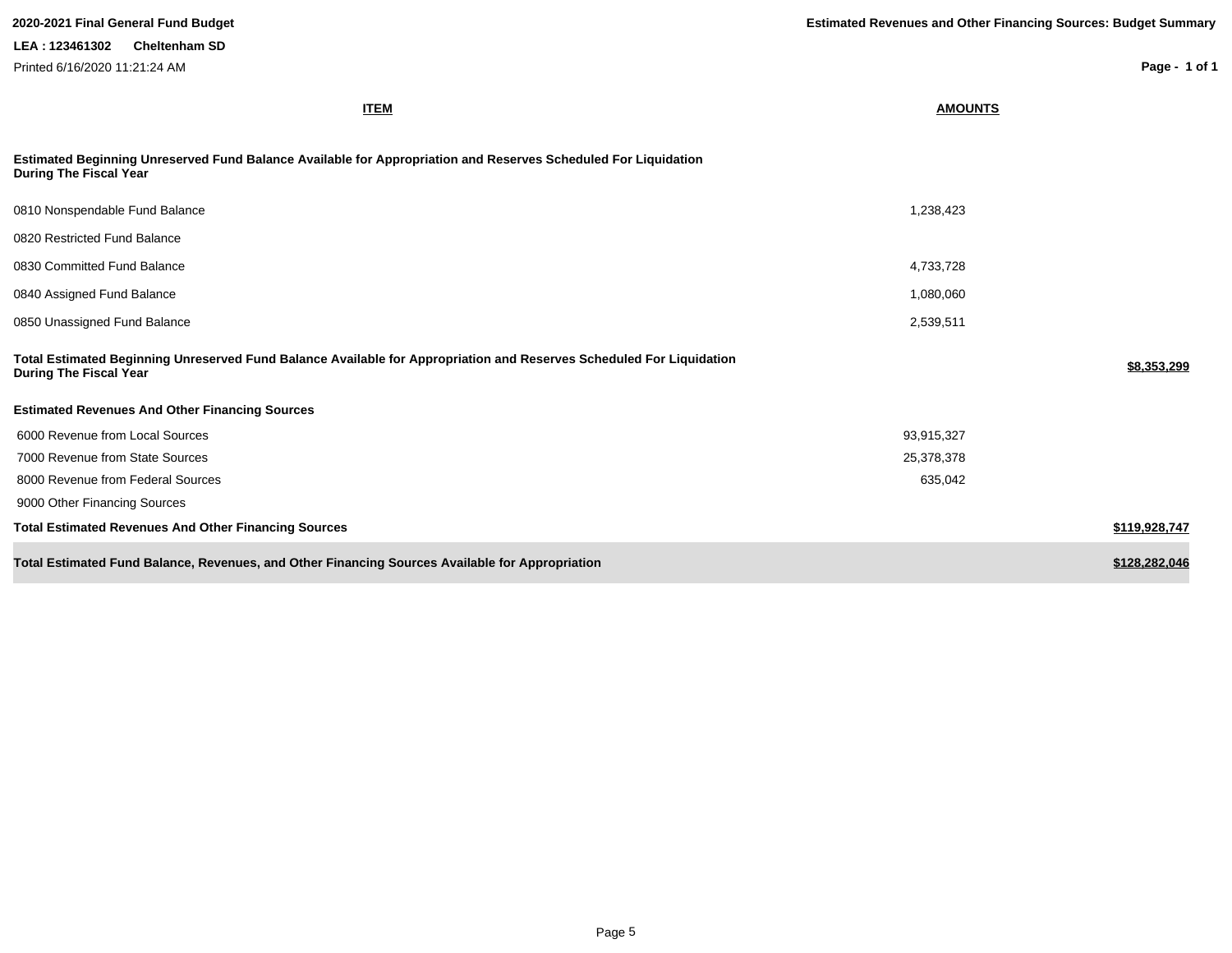| <b>REVENUE FROM LOCAL SOURCES</b> |  |
|-----------------------------------|--|
|-----------------------------------|--|

| <b>REVENUE FROM FEDERAL SOURCES</b>                                                                                                                   | \$635,042         |
|-------------------------------------------------------------------------------------------------------------------------------------------------------|-------------------|
| 8515 NCLB, Title II - Preparing, Training and Recruiting High Quality<br><b>Teachers and Principals</b><br>8517 NCLB, Title IV - 21St Century Schools | 114,879<br>34.146 |
| <b>REVENUE FROM FEDERAL SOURCES</b><br>8514 NCLB, Title I - Improving the Academic Achievement of the<br>Disadvantaged                                | 486,017           |
| <b>REVENUE FROM STATE SOURCES</b>                                                                                                                     | \$25,378,378      |
| 7820 State Share of Retirement Contributions                                                                                                          | 8,939,373         |
| 7810 State Share of Social Security and Medicare Taxes                                                                                                | 2,170,436         |
| 7599 Other State Revenue Not Listed Elsewhere in the 7000 Series                                                                                      | 812,517           |
| 7505 Ready to Learn Block Grant                                                                                                                       | 340,388           |
| 7340 State Property Tax Reduction Allocation                                                                                                          | 3,509,421         |
| 7330 Health Services (Medical, Dental, Nurse, Act 25)                                                                                                 | 105,000           |
| 7320 Rental and Sinking Fund Payments / Building Reimbursement Subsidy                                                                                | 500,000           |
| 7312 Nonpublic and Charter School Pupil Transportation Subsidy                                                                                        | 200,000           |
| 7311 Pupil Transportation Subsidy                                                                                                                     | 800,000           |
| 7271 Special Education funds for School-Aged Pupils                                                                                                   | 2,640,535         |
| 7160 Tuition for Orphans Subsidy                                                                                                                      | 200,000           |
| 7111 Basic Education Funding-Formula                                                                                                                  | 5,160,708         |
| <b>REVENUE FROM STATE SOURCES</b>                                                                                                                     |                   |
| <b>REVENUE FROM LOCAL SOURCES</b>                                                                                                                     | \$93,915,327      |
| 6990 Refunds and Other Miscellaneous Revenue                                                                                                          | 10,000            |
| 6980 Revenue from Community Services Activities                                                                                                       | 1,200,000         |
| 6940 Tuition from Patrons                                                                                                                             | 15,000            |
| 6910 Rentals                                                                                                                                          | 50,000            |
| 6800 Revenues from Intermediary Sources / Pass-Through Funds                                                                                          | 870,000           |
| 6700 Revenues from LEA Activities                                                                                                                     | 80,349            |
| 6500 Earnings on Investments                                                                                                                          | 50,000            |
| 6400 Delinguencies on Taxes Levied / Assessed by the LEA                                                                                              | 2,000,000         |
| 6150 Current Act 511 Taxes - Proportional Assessments                                                                                                 | 4,268,650         |
| 6140 Current Act 511 Taxes - Flat Rate Assessments                                                                                                    | 30,000            |
| 6113 Public Utility Realty Taxes                                                                                                                      | 80,500            |
| 6111 Current Real Estate Taxes                                                                                                                        | 85,260,828        |

**TOTAL ESTIMATED REVENUES AND OTHER SOURCES 119,928,747**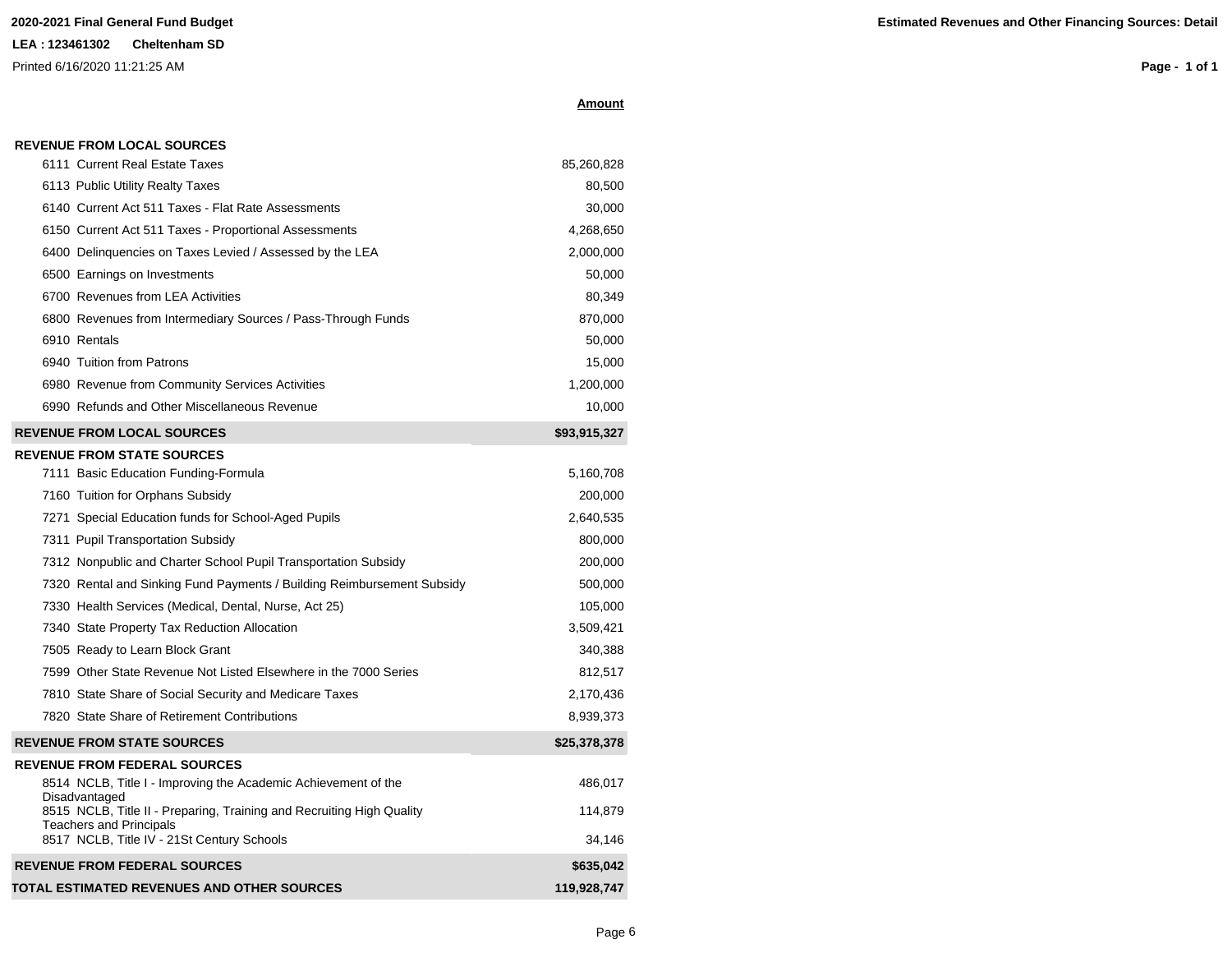**AUN: 123461302 Cheltenham SD** Printed 6/16/2020 11:21:27 AM

|                                                      | Act 1 Index (current): 2.6%                           |                    |                 |
|------------------------------------------------------|-------------------------------------------------------|--------------------|-----------------|
| <b>Calculation Method:</b>                           |                                                       | Rate               |                 |
| Approx. Tax Revenue from RE Taxes:                   |                                                       | \$85,260,828       |                 |
| <b>Amount of Tax Relief for Homestead Exclusions</b> |                                                       | <u>\$3,509,421</u> |                 |
| <b>Total Approx. Tax Revenue:</b>                    |                                                       | \$88,770,249       |                 |
|                                                      | Approx. Tax Levy for Tax Rate Calculation:            | \$92,378,327       |                 |
|                                                      |                                                       | <b>Montgomery</b>  | Total           |
|                                                      | 2019-20 Data                                          |                    |                 |
|                                                      | a. Assessed Value                                     | \$1,873,938,140    | \$1,873,938,140 |
|                                                      | b. Real Estate Mills                                  | 48.2773            |                 |
| L.                                                   | 2020-21 Data                                          |                    |                 |
|                                                      | c. 2018 STEB Market Value                             | \$2,865,683,357    | \$2,865,683,357 |
|                                                      | d. Assessed Value                                     | \$1,865,004,330    | \$1,865,004,330 |
|                                                      | e. Assessed Value of New Constr/ Renov                | \$0                | \$0             |
|                                                      | 2019-20 Calculations                                  |                    |                 |
|                                                      | f. 2019-20 Tax Levy                                   | \$90,468,674       | \$90,468,674    |
|                                                      | $(a * b)$                                             |                    |                 |
|                                                      | 2020-21 Calculations                                  |                    |                 |
| Ш.                                                   | g. Percent of Total Market Value                      | 100.00000%         | 100.00000%      |
|                                                      | h. Rebalanced 2019-20 Tax Levy                        | \$90,468,674       | \$90,468,674    |
|                                                      | (f Total $*$ g)                                       |                    |                 |
|                                                      | i. Base Mills Subject to Index                        | 48.2773            |                 |
|                                                      | $(h / a * 1000)$ if no reassessment                   |                    |                 |
|                                                      | $(h / (d-e) * 1000)$ if reassessment                  |                    |                 |
|                                                      | <b>Calculation of Tax Rates and Levies Generated</b>  |                    |                 |
|                                                      | j. Weighted Avg. Collection Percentage                | 95.94000%          | 95.94000%       |
|                                                      | k. Tax Levy Needed                                    | \$92,378,327       | \$92,378,327    |
|                                                      | (Approx. Tax Levy * g)                                |                    |                 |
|                                                      | I. 2020-21 Real Estate Tax Rate                       | 49.5325            |                 |
| Ш.                                                   | $(k/d * 1000)$                                        |                    |                 |
|                                                      | m. Tax Levy Generated by Mills                        | \$92,378,327       | \$92,378,327    |
|                                                      | $(1/1000 * d)$                                        |                    |                 |
|                                                      | n. Tax Levy minus Tax Relief for Homestead Exclusions |                    | \$88,868,906    |
|                                                      | (m - Amount of Tax Relief for Homestead Exclusions)   |                    |                 |
|                                                      | o. Net Tax Revenue Generated By Mills                 |                    | \$85,260,828    |
|                                                      | (n * Est. Pct. Collection)                            |                    |                 |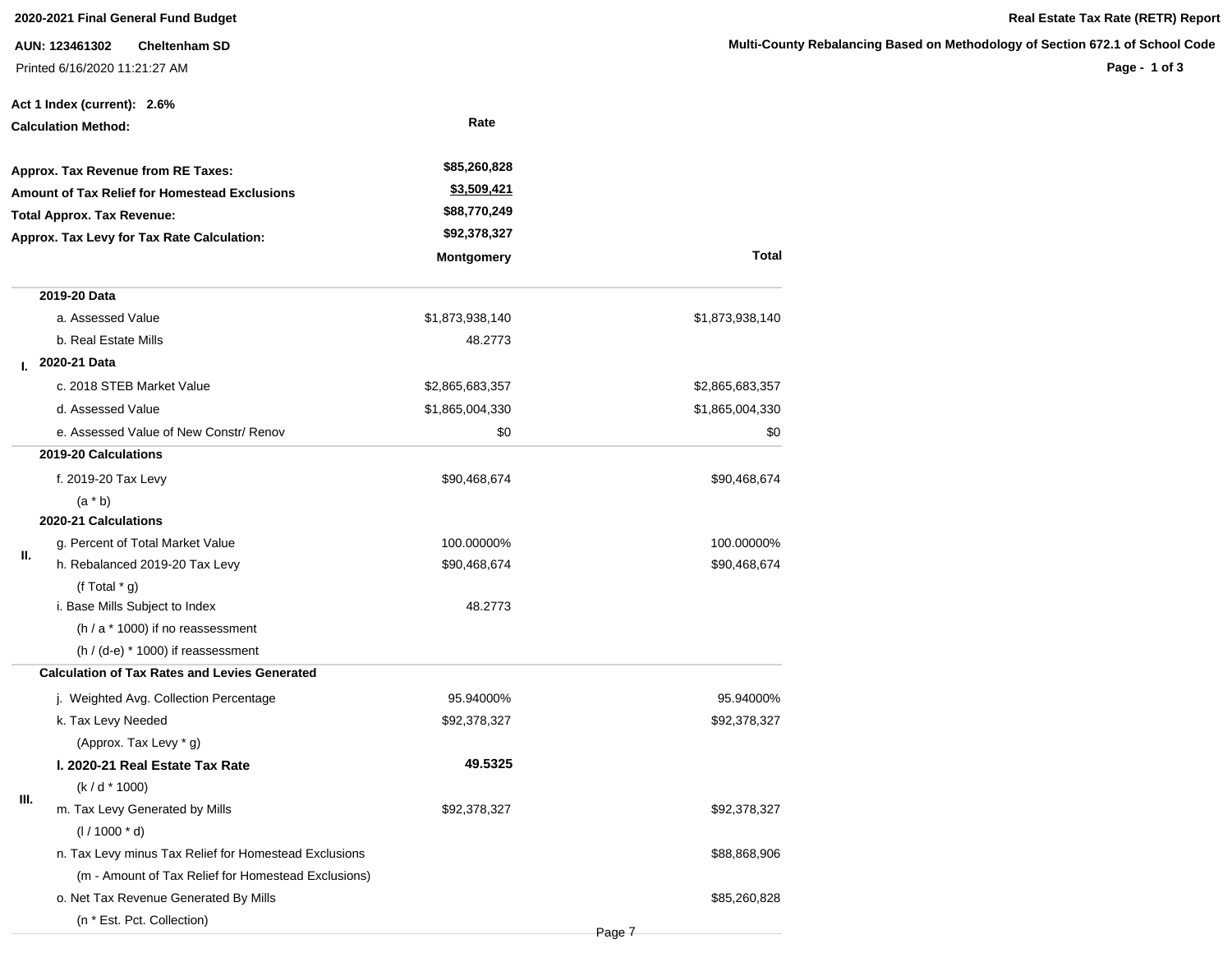|                                                                                                                                                                        | 2020-2021 Final General Fund Budget                                     |                                                                           |              | Real Estate Tax Rate (RETR) Report                                                             |
|------------------------------------------------------------------------------------------------------------------------------------------------------------------------|-------------------------------------------------------------------------|---------------------------------------------------------------------------|--------------|------------------------------------------------------------------------------------------------|
|                                                                                                                                                                        | AUN: 123461302<br><b>Cheltenham SD</b><br>Printed 6/16/2020 11:21:27 AM |                                                                           |              | Multi-County Rebalancing Based on Methodology of Section 672.1 of School Code<br>Page - 2 of 3 |
|                                                                                                                                                                        | Act 1 Index (current): 2.6%<br><b>Calculation Method:</b>               | Rate                                                                      |              |                                                                                                |
| Approx. Tax Revenue from RE Taxes:<br>Amount of Tax Relief for Homestead Exclusions<br><b>Total Approx. Tax Revenue:</b><br>Approx. Tax Levy for Tax Rate Calculation: |                                                                         | \$85,260,828<br>\$3,509,421<br>\$88,770,249<br>\$92,378,327<br>Montgomery | <b>Total</b> |                                                                                                |
|                                                                                                                                                                        | <b>Index Maximums</b>                                                   |                                                                           |              |                                                                                                |
|                                                                                                                                                                        | p. Maximum Mills Based On Index<br>$(i * (1 + Index))$                  | 49.5325                                                                   |              |                                                                                                |
|                                                                                                                                                                        | q. Mills In Excess of Index<br>$(if (l > p), (l - p))$                  | 0.0000                                                                    |              |                                                                                                |
| IV.                                                                                                                                                                    | r. Maximum Tax Levy Based On Index<br>$(p / 1000 * d)$                  | \$92,378,327                                                              | \$92,378,327 |                                                                                                |
|                                                                                                                                                                        | s. Millage Rate within Index?<br>$($ lf l > p Then No $)$               | Yes                                                                       |              |                                                                                                |
|                                                                                                                                                                        | t. Tax Levy In Excess of Index<br>$(if (m > r), (m - r))$               | \$0                                                                       | \$0          |                                                                                                |
|                                                                                                                                                                        | u. Tax Revenue In Excess of Index<br>(t * Est. Pct. Collection)         | \$0                                                                       | \$0          |                                                                                                |

|    | Information Related to Property Tax Relief    |            |           |
|----|-----------------------------------------------|------------|-----------|
|    | Assessed Value Exclusion per Homestead        | \$8,994.70 |           |
| v. | Number of Homestead/Farmstead Properties      | 7877       | 7877      |
|    | Median Assessed Value of Homestead Properties |            | \$143,000 |

# **Rebalancing Based on Methodology of Section 672.1 of School Code**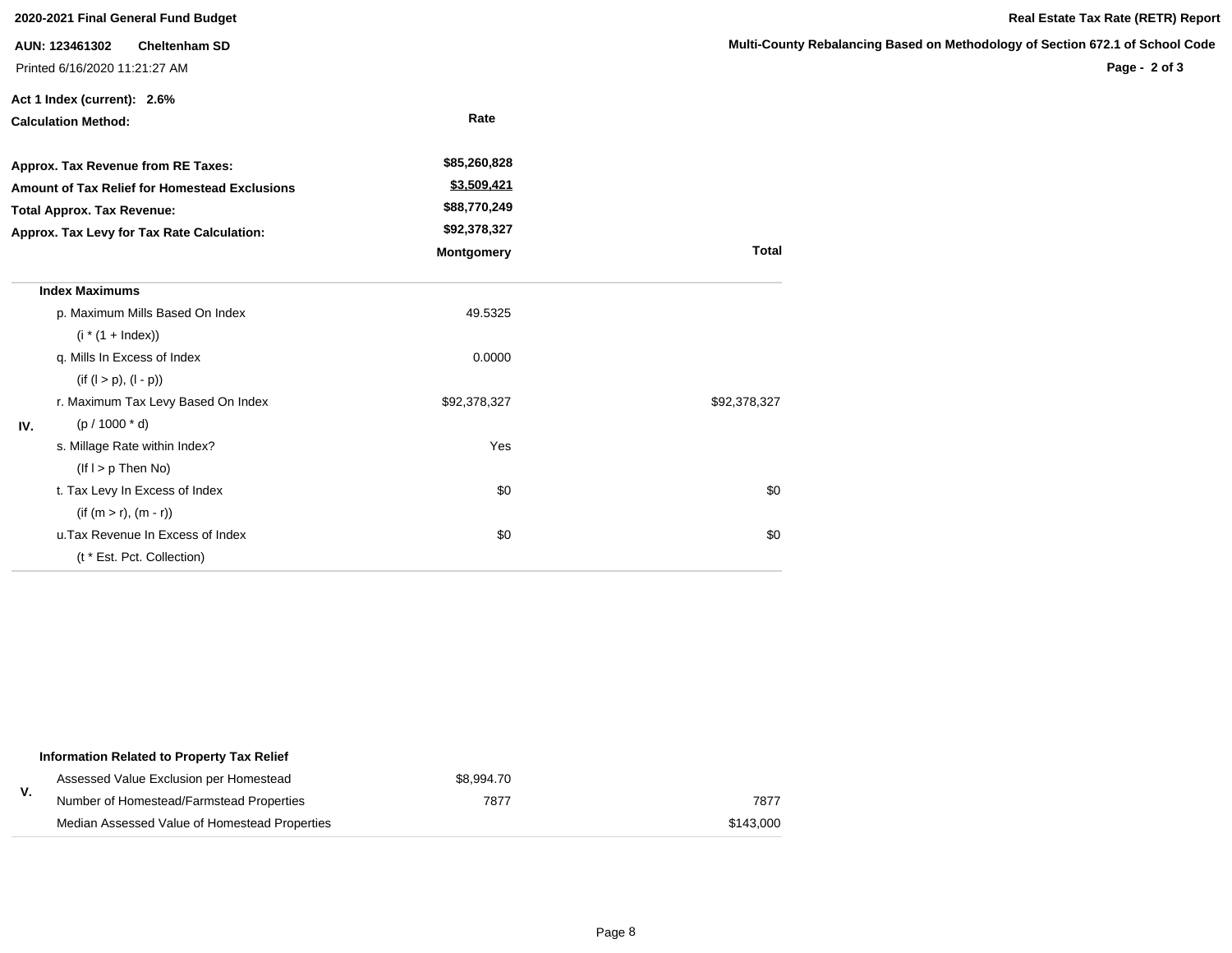| 2020-2021 Final General Fund Budget                                                                                                                                           |                                                                                  |                    |                      | <b>Real Estate Tax Rate (RETR) Report</b> |                                                                                                    |
|-------------------------------------------------------------------------------------------------------------------------------------------------------------------------------|----------------------------------------------------------------------------------|--------------------|----------------------|-------------------------------------------|----------------------------------------------------------------------------------------------------|
| <b>Cheltenham SD</b><br>AUN: 123461302<br>Printed 6/16/2020 11:21:27 AM                                                                                                       |                                                                                  |                    |                      |                                           | Multi-County Rebalancing Based on Methodology of Section 672.1 of School Code<br>Page - $3$ of $3$ |
| Act 1 Index (current): 2.6%<br><b>Calculation Method:</b>                                                                                                                     | Rate                                                                             |                    |                      |                                           |                                                                                                    |
| Approx. Tax Revenue from RE Taxes:<br><b>Amount of Tax Relief for Homestead Exclusions</b><br><b>Total Approx. Tax Revenue:</b><br>Approx. Tax Levy for Tax Rate Calculation: | \$85,260,828<br>\$3,509,421<br>\$88,770,249<br>\$92,378,327<br><b>Montgomery</b> |                    | <b>Total</b>         |                                           |                                                                                                    |
| State Property Tax Reduction Allocation used for: Homestead Exclusions<br>Prior Year State Property Tax Reduction Allocation used for: Homestead Exclusions                   |                                                                                  | \$3,509,421<br>\$0 | Lowering RE Tax Rate | \$0                                       | \$3,509,421<br>\$0                                                                                 |
| <b>Amount of Tax Relief from State/Local Sources</b>                                                                                                                          |                                                                                  |                    |                      |                                           | \$3,509,421                                                                                        |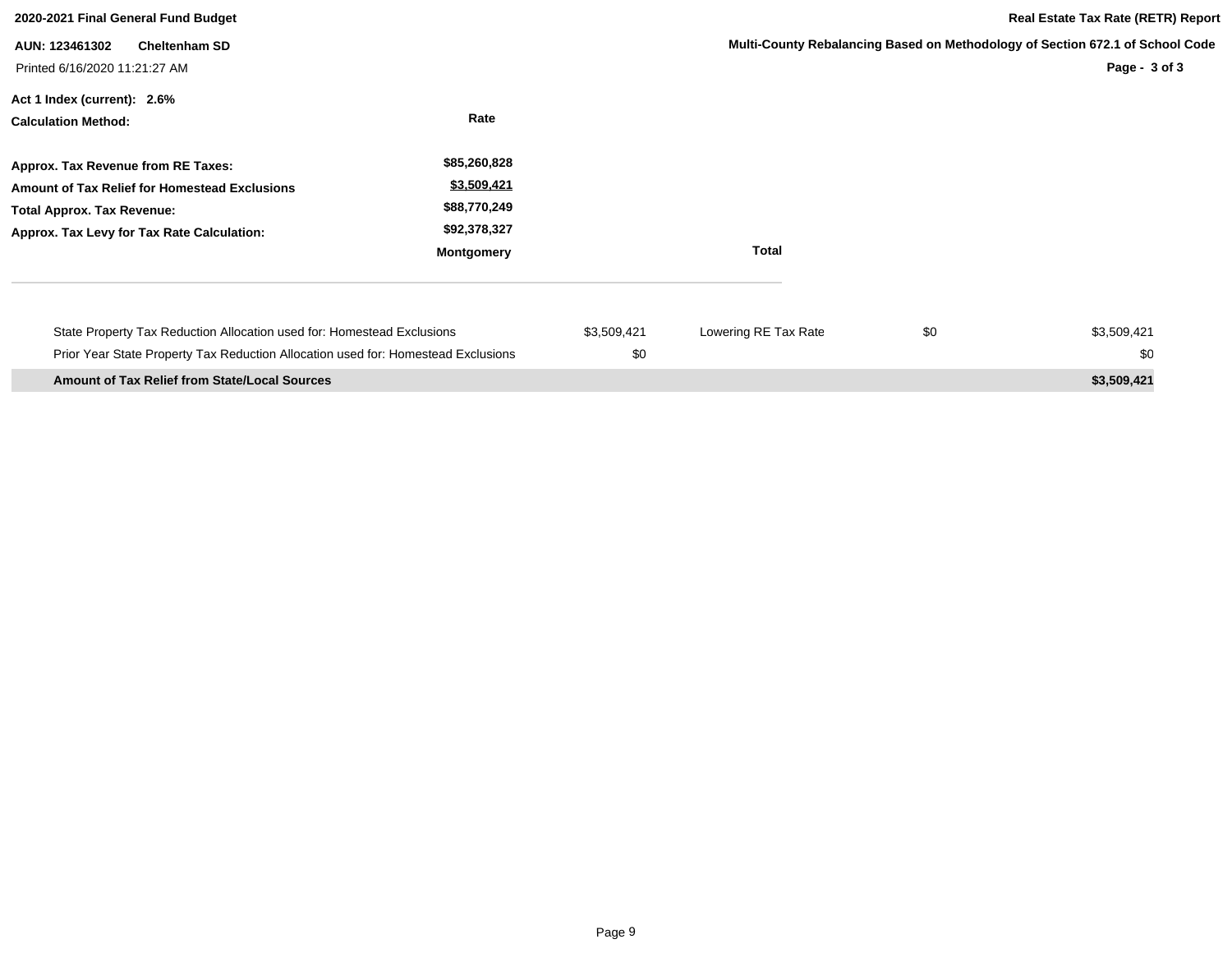Printed 6/16/2020 11:21:28 AM

# **2020-2021 Final General Fund Budget Local Education Agency Tax Data REAL ESTATE, PER CAPITA (SEC. 679), EIT/PIT (ACT 1), LOCAL ENABLING (ACT 511)**

# **Page - 1 of 1**

## **CODE**

|            | 6111 Current Real Estate Taxes                               |                             | Amount of Tax Relief for        | Tax Levy Minus Homestead |                          | Net Tax Revenue              |
|------------|--------------------------------------------------------------|-----------------------------|---------------------------------|--------------------------|--------------------------|------------------------------|
|            | County Name Taxable Assessed Value Real Estate Mills         | Tax Levy Generated by Mills | <b>Homestead Exclusions</b>     | Exclusions               | <b>Percent Collected</b> | <b>Generated By Mills</b>    |
| Montgomery | 49.5325<br>1,865,004,330                                     | 92,378,327                  |                                 |                          |                          | 95.94000%                    |
| Totals:    | 1,865,004,330                                                | 92,378,327 -                |                                 | $3,509,421 =$            | 88,868,906 X             | $95.94000\% =$<br>85,260,828 |
|            |                                                              |                             | Rate                            |                          |                          | <b>Estimated Revenue</b>     |
|            |                                                              |                             |                                 |                          |                          |                              |
| 6120       | Current Per Capita Taxes, Section 679                        |                             | \$0.00                          |                          |                          |                              |
| 6140       | Current Act 511 Taxes - Flat Rate Assessments                |                             | Rate                            | Add'l Rate (if appl.)    | Tax Levy                 | <b>Estimated Revenue</b>     |
| 6141       | Current Act 511 Per Capita Taxes                             |                             | \$0.00                          | \$0.00                   | $\Omega$                 |                              |
| 6142       | Current Act 511 Occupation Taxes - Flat Rate                 |                             | \$0.00                          | \$0.00                   | 0                        | $\Omega$                     |
| 6143       | <b>Current Act 511 Local Services Taxes</b>                  |                             | \$5.00                          | \$0.00                   | 30,000                   | 30,000                       |
| 6144       | <b>Current Act 511 Trailer Taxes</b>                         |                             | \$0.00                          | \$0.00                   | 0                        | ∩                            |
| 6145       | Current Act 511 Business Privilege Taxes - Flat Rate         |                             | \$0.00                          | \$0.00                   | 0                        |                              |
| 6146       | Current Act 511 Mechanical Device Taxes - Flat Rate          |                             | \$0.00                          | \$0.00                   | 0                        | $\Omega$                     |
| 6149       | Current Act 511 Taxes, Other Flat Rate Assessments           |                             | \$0.00                          | \$0.00                   | $\Omega$                 | ∩                            |
|            | Total Current Act 511 Taxes - Flat Rate Assessments          |                             |                                 |                          | 30,000                   | 30,000                       |
| 6150       | Current Act 511 Taxes - Proportional Assessments             |                             | Rate                            | Add'l Rate (if appl.)    | Tax Levy                 | <b>Estimated Revenue</b>     |
| 6151       | <b>Current Act 511 Earned Income Taxes</b>                   |                             | 0.500%                          | 0.000%                   | 3,563,650                | 3,563,650                    |
| 6152       | <b>Current Act 511 Occupation Taxes</b>                      |                             | 0.000                           | 0.000                    | $\Omega$                 | $\Omega$                     |
| 6153       | Current Act 511 Real Estate Transfer Taxes                   |                             | 0.500%                          | 0.000%                   | 425,000                  | 425,000                      |
| 6154       | <b>Current Act 511 Amusement Taxes</b>                       |                             | 0.000%                          | 0.000%                   | 0                        | U                            |
| 6155       | Current Act 511 Business Privilege Taxes                     |                             | 0.000                           | 0.000                    | $\Omega$                 | U                            |
| 6156       | Current Act 511 Mechanical Device Taxes - Percentage         |                             | 0.000%                          | 0.000%                   | $\Omega$                 | $\Omega$                     |
| 6157       | Current Act 511 Mercantile Taxes                             |                             | 0.1500                          | 0.000                    | 280,000                  | 280,000                      |
| 6159       | Current Act 511 Taxes, Other Proportional Assessments        |                             | $\mathbf 0$                     | $\mathbf 0$              | $\Omega$                 |                              |
|            | <b>Total Current Act 511 Taxes- Proportional Assessments</b> |                             |                                 |                          | 4,268,650                | 4,268,650                    |
|            | <b>Total Act 511, Current Taxes</b>                          |                             |                                 |                          |                          | 4,298,650                    |
|            |                                                              |                             | <b>Act 511 Tax Limit</b><br>--> | 2,865,683,357 X          | 12                       | 34,388,200                   |
|            |                                                              |                             |                                 | <b>Market Value</b>      | <b>Mills</b>             | (511 Limit)                  |
|            |                                                              |                             |                                 |                          |                          |                              |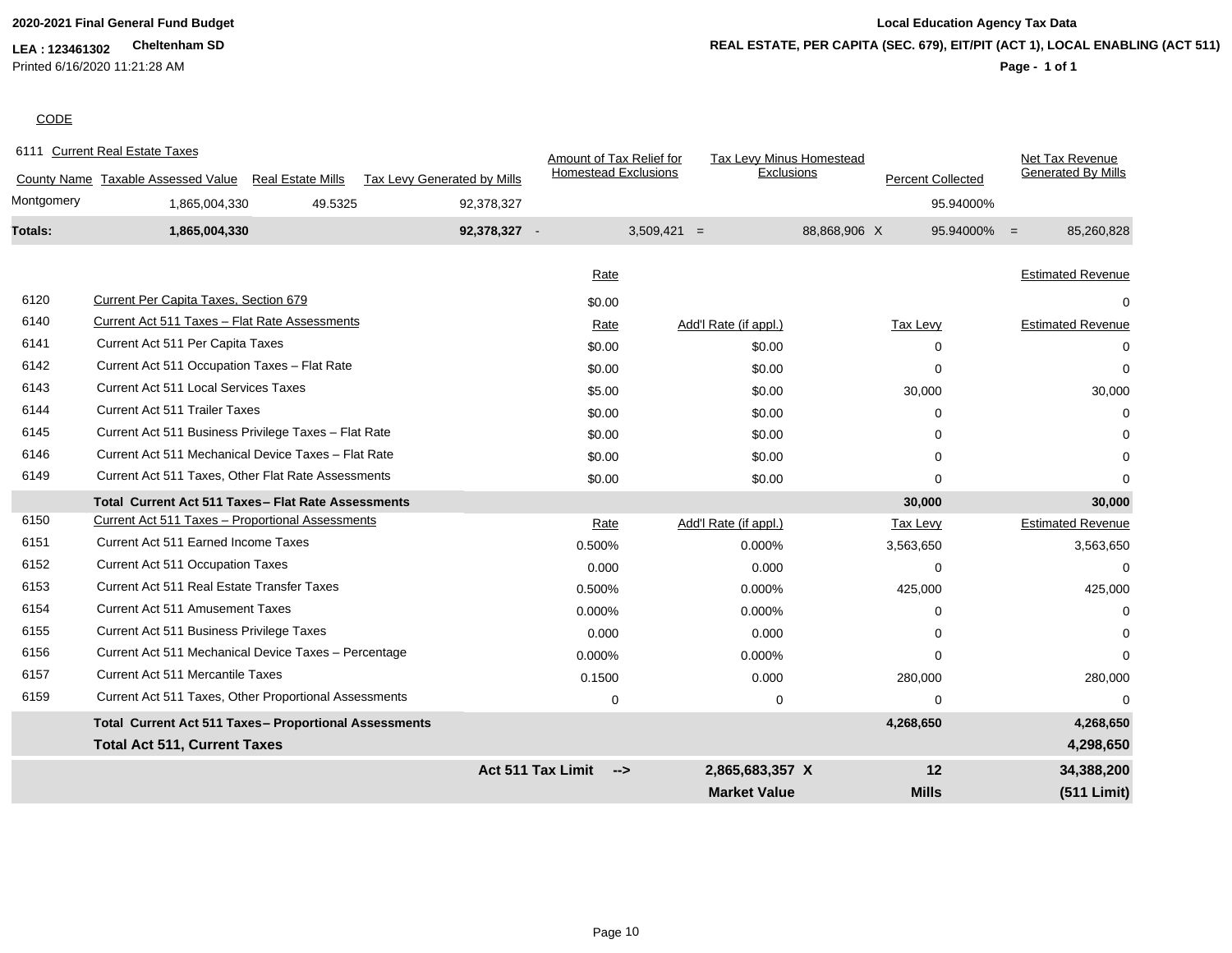Printed 6/16/2020 11:21:29 AM

| Tax<br><b>Functio</b><br>n | <b>Description</b>                               | Tax Rate Charged in:    |         |                              |                                   |       | <b>Additional Tax Rate</b>             |         |                              |                                   |
|----------------------------|--------------------------------------------------|-------------------------|---------|------------------------------|-----------------------------------|-------|----------------------------------------|---------|------------------------------|-----------------------------------|
|                            |                                                  | 2019-20<br>(Rebalanced) | 2020-21 | Percent<br>Change in<br>Rate | Less than<br>or equal to<br>Index | Index | Charged in:<br>2019-20<br>(Rebalanced) | 2020-21 | Percent<br>Change in<br>Rate | Less than<br>or equal to<br>Index |
| 6111                       | <b>Current Real Estate Taxes</b>                 |                         |         |                              |                                   |       |                                        |         |                              |                                   |
|                            | Montgomery                                       | 48.2773                 | 49.5325 | 2.60%                        | Yes                               | 2.6%  |                                        |         |                              |                                   |
|                            | Current Act 511 Taxes - Flat Rate Assessments    |                         |         |                              |                                   |       |                                        |         |                              |                                   |
| 6143                       | Current Act 511 Local Services Taxes             | \$5.00                  | \$5.00  | $0.00\%$                     | Yes                               | 2.6%  |                                        |         |                              |                                   |
|                            | Current Act 511 Taxes - Proportional Assessments |                         |         |                              |                                   |       |                                        |         |                              |                                   |
| 6151                       | Current Act 511 Earned Income Taxes              | 0.500%                  | 0.500%  | $0.00\%$                     | Yes                               | 2.6%  |                                        |         |                              |                                   |
| 6153                       | Current Act 511 Real Estate Transfer Taxes       | 0.500%                  | 0.500%  | 0.00%                        | Yes                               | 2.6%  |                                        |         |                              |                                   |
| 6157                       | <b>Current Act 511 Mercantile Taxes</b>          | 0.1500                  | 0.1500  | 0.00%                        | Yes                               | 2.6%  |                                        |         |                              |                                   |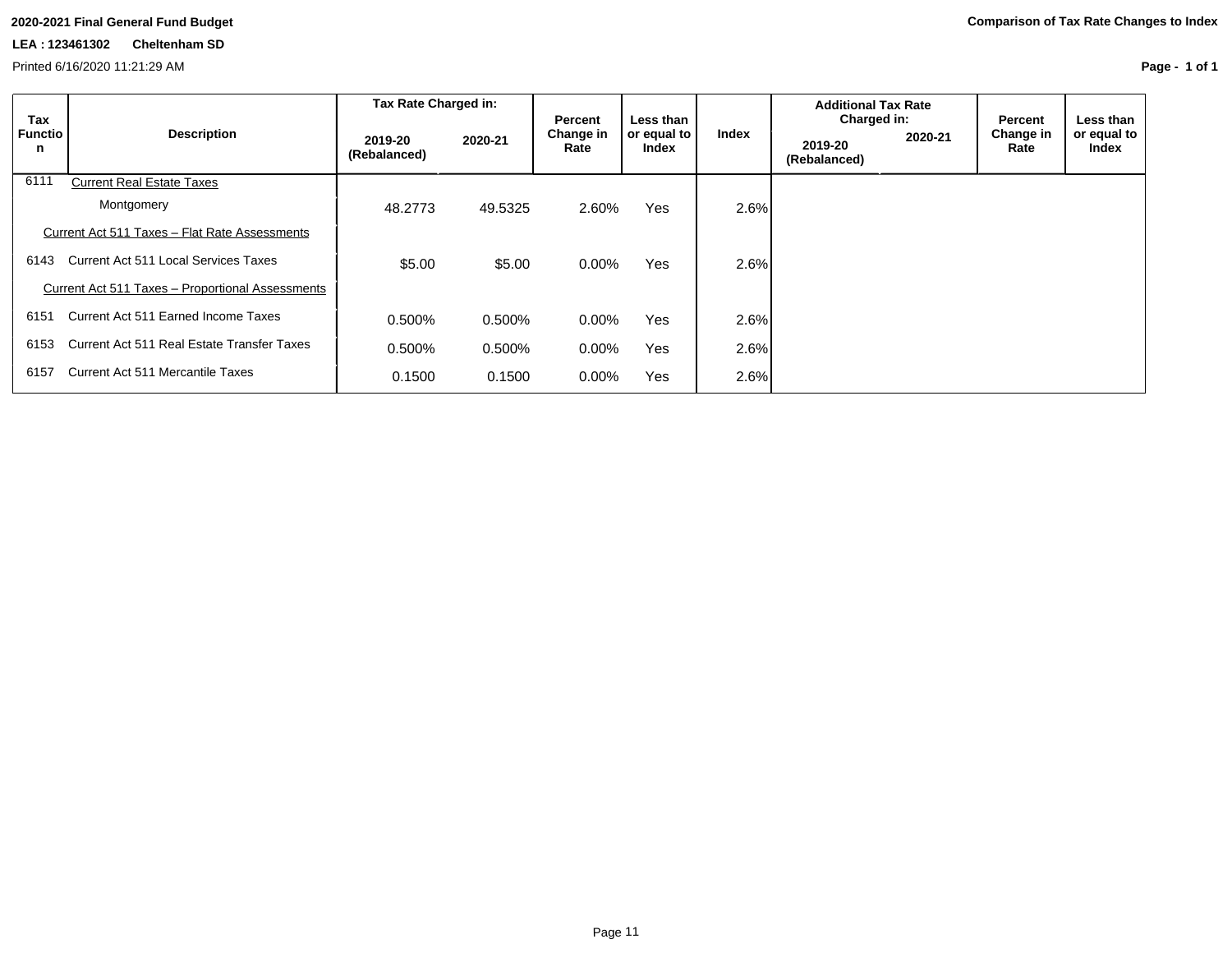| Printed 6/16/2020 11:21:29 AM                                                                                                                                                                                                                                                                                                                                 | Page - 1 of 1                                                                                         |
|---------------------------------------------------------------------------------------------------------------------------------------------------------------------------------------------------------------------------------------------------------------------------------------------------------------------------------------------------------------|-------------------------------------------------------------------------------------------------------|
| <b>Description</b>                                                                                                                                                                                                                                                                                                                                            | <b>Amount</b>                                                                                         |
| 1000 Instruction<br>1100 Regular Programs - Elementary / Secondary<br>1200 Special Programs - Elementary / Secondary<br>1300 Vocational Education<br>1400 Other Instructional Programs - Elementary / Secondary                                                                                                                                               | 47,258,896<br>20,696,182<br>2,514,557<br>214,500                                                      |
| <b>Total Instruction</b>                                                                                                                                                                                                                                                                                                                                      | \$70,684,135                                                                                          |
| 2000 Support Services<br>2100 Support Services - Students<br>2200 Support Services - Instructional Staff<br>2300 Support Services - Administration<br>2400 Support Services - Pupil Health<br>2500 Support Services - Business<br>2600 Operation and Maintenance of Plant Services<br>2700 Student Transportation Services<br>2800 Support Services - Central | 4,637,452<br>4,271,034<br>7,627,116<br>1,134,680<br>1,373,698<br>10,306,196<br>7,918,691<br>2,386,357 |
| <b>Total Support Services</b>                                                                                                                                                                                                                                                                                                                                 | \$39,655,224                                                                                          |
| 3000 Operation of Non-Instructional Services<br>3200 Student Activities<br>3300 Community Services                                                                                                                                                                                                                                                            | 1,660,113<br>1,279,475                                                                                |
| <b>Total Operation of Non-Instructional Services</b>                                                                                                                                                                                                                                                                                                          | \$2,939,588                                                                                           |
| 5000 Other Expenditures and Financing Uses<br>5100 Debt Service / Other Expenditures and Financing Uses                                                                                                                                                                                                                                                       | 7,749,434                                                                                             |
| <b>Total Other Expenditures and Financing Uses</b>                                                                                                                                                                                                                                                                                                            | \$7,749,434                                                                                           |
| <b>Total Estimated Expenditures and Other Financing Uses</b>                                                                                                                                                                                                                                                                                                  | \$121,028,381                                                                                         |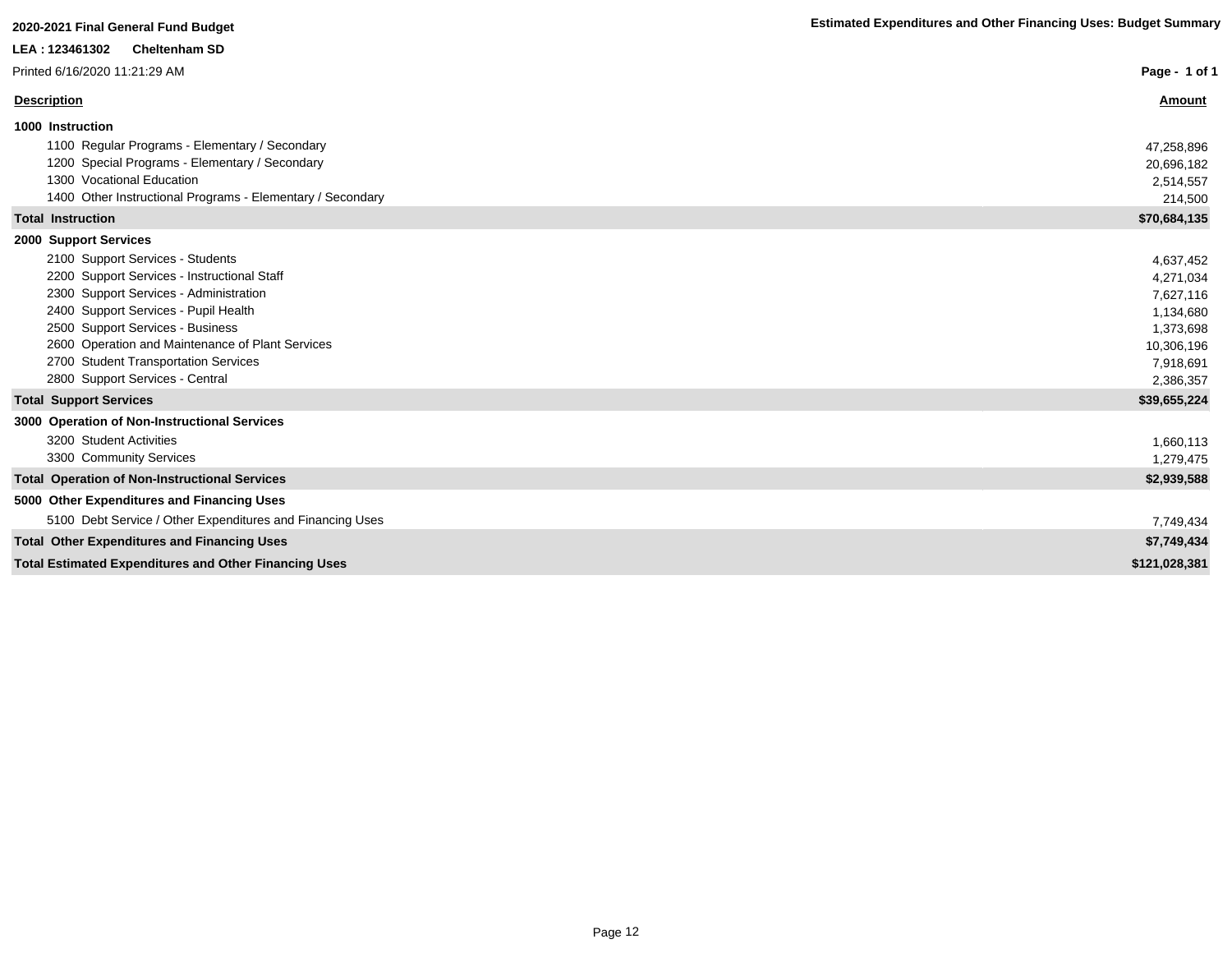| 2020-2021 Final General Fund Budget                         | <b>Estimated Expenditures and Other Financing Uses: Detail</b> |
|-------------------------------------------------------------|----------------------------------------------------------------|
| <b>Cheltenham SD</b><br>LEA: 123461302                      |                                                                |
| Printed 6/16/2020 11:21:30 AM                               | Page - 1 of 4                                                  |
| <b>Description</b>                                          | <u>Amount</u>                                                  |
| 1000 Instruction                                            |                                                                |
| 1100 Regular Programs - Elementary / Secondary              |                                                                |
| 100 Personnel Services - Salaries                           | 27,520,041                                                     |
| 200 Personnel Services - Employee Benefits                  | 16,094,374                                                     |
| 300 Purchased Professional and Technical Services           | 1,177,400                                                      |
| 400 Purchased Property Services                             | 527,000                                                        |
| 500 Other Purchased Services                                | 1,202,888                                                      |
| 600 Supplies                                                | 705,184                                                        |
| 700 Property                                                | 20,177                                                         |
| 800 Other Objects                                           | 11,832                                                         |
| <b>Total Regular Programs - Elementary / Secondary</b>      | \$47,258,896                                                   |
| 1200 Special Programs - Elementary / Secondary              |                                                                |
| 100 Personnel Services - Salaries                           | 7,981,385                                                      |
| 200 Personnel Services - Employee Benefits                  | 4,998,349                                                      |
| 300 Purchased Professional and Technical Services           | 5,001,871                                                      |
| 500 Other Purchased Services                                | 2,657,558                                                      |
| 600 Supplies                                                | 56,379                                                         |
| 800 Other Objects                                           | 640                                                            |
| <b>Total Special Programs - Elementary / Secondary</b>      | \$20,696,182                                                   |
| <b>1300 Vocational Education</b>                            |                                                                |
| 100 Personnel Services - Salaries                           | 676,030                                                        |
| 200 Personnel Services - Employee Benefits                  | 347,711                                                        |
| 300 Purchased Professional and Technical Services           | 500                                                            |
| 400 Purchased Property Services                             | 3,050                                                          |
| 500 Other Purchased Services                                | 1,451,016                                                      |
| 600 Supplies                                                | 31,150                                                         |
| 700 Property                                                | 4,850                                                          |
| 800 Other Objects                                           | 250                                                            |
| <b>Total Vocational Education</b>                           | \$2,514,557                                                    |
| 1400 Other Instructional Programs - Elementary / Secondary  |                                                                |
| 100 Personnel Services - Salaries                           | 77,700                                                         |
| 200 Personnel Services - Employee Benefits                  | 3,300                                                          |
| 300 Purchased Professional and Technical Services           | 86,000                                                         |
| 500 Other Purchased Services                                | 40,000                                                         |
| 600 Supplies                                                | 7,500                                                          |
| Total Other Instructional Programs - Elementary / Secondary | \$214,500                                                      |
| <b>Total Instruction</b>                                    | \$70,684,135                                                   |
| 2000 Support Services                                       |                                                                |
| 2100 Support Services - Students                            |                                                                |

| 100 Personnel Services - Salaries                                                                                                               | 2,650,971 |
|-------------------------------------------------------------------------------------------------------------------------------------------------|-----------|
| 200 Personnel Services - Employee Benefits                                                                                                      | 1,536,306 |
| 300 Purchased Professional and Technical Services                                                                                               | 368,400   |
| 400 Purchased Property Services                                                                                                                 | 3.700     |
| 500 Other Purchased Services<br>the contract of the contract of the contract of the contract of the contract of the contract of the contract of | 6.500     |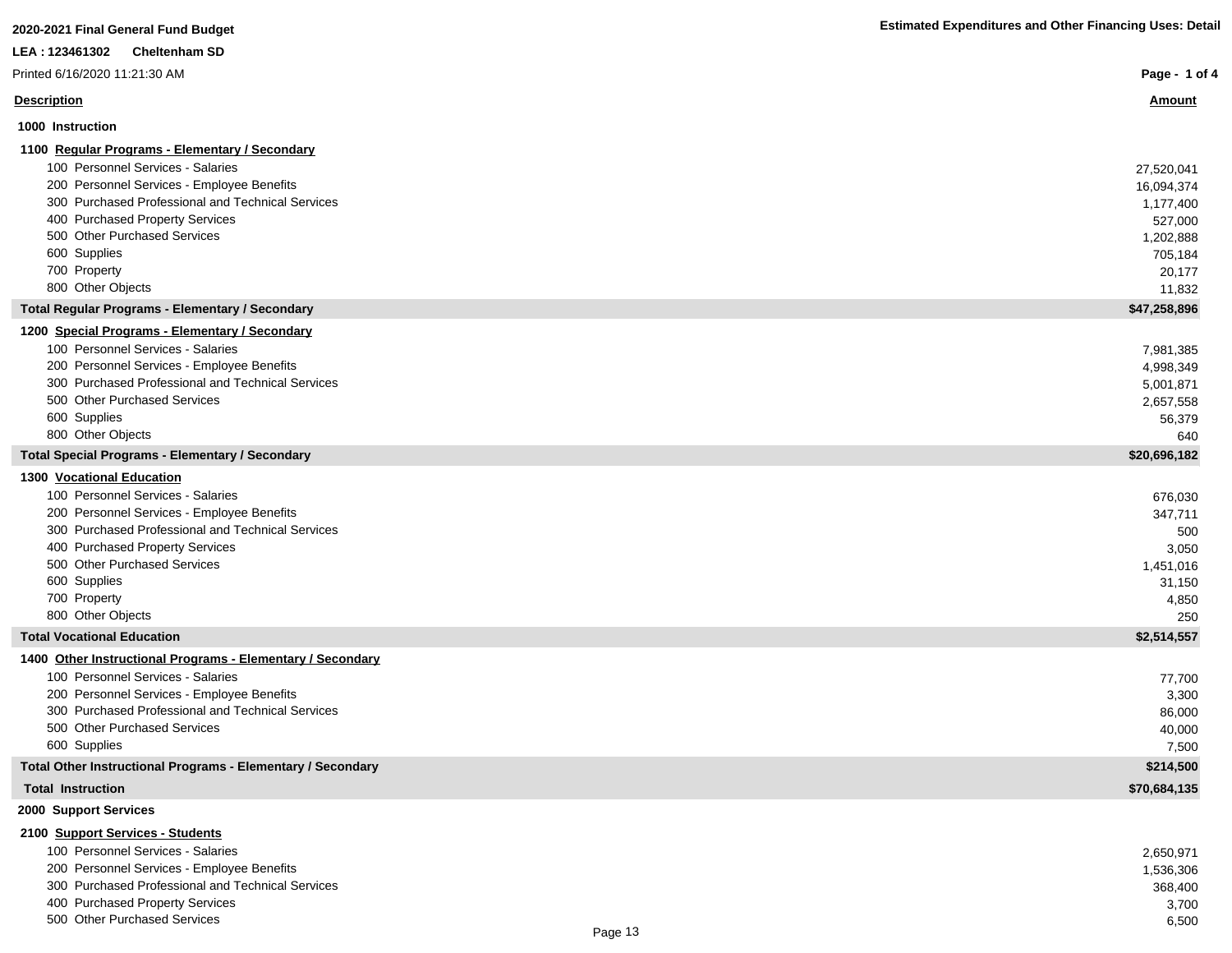| LEA : 123461302<br><b>Cheltenham SD</b>                                              |                   |
|--------------------------------------------------------------------------------------|-------------------|
| Printed 6/16/2020 11:21:30 AM                                                        | Page - 2 of 4     |
| <b>Description</b>                                                                   | <u>Amount</u>     |
| 600 Supplies                                                                         | 67,675            |
| 800 Other Objects                                                                    | 3,900             |
| <b>Total Support Services - Students</b>                                             | \$4,637,452       |
| 2200 Support Services - Instructional Staff                                          |                   |
| 100 Personnel Services - Salaries                                                    | 2,191,474         |
| 200 Personnel Services - Employee Benefits                                           | 1,258,505         |
| 300 Purchased Professional and Technical Services<br>400 Purchased Property Services | 207,129           |
| 500 Other Purchased Services                                                         | 5,000<br>17,850   |
| 600 Supplies                                                                         | 589,221           |
| 800 Other Objects                                                                    | 1,855             |
| <b>Total Support Services - Instructional Staff</b>                                  | \$4,271,034       |
| 2300 Support Services - Administration                                               |                   |
| 100 Personnel Services - Salaries                                                    | 3,627,216         |
| 200 Personnel Services - Employee Benefits                                           | 2,098,419         |
| 300 Purchased Professional and Technical Services                                    | 889,850           |
| 400 Purchased Property Services                                                      | 3,000             |
| 500 Other Purchased Services                                                         | 123,355           |
| 600 Supplies<br>700 Property                                                         | 131,376           |
| 800 Other Objects                                                                    | 3,400<br>750,500  |
| <b>Total Support Services - Administration</b>                                       | \$7,627,116       |
| 2400 Support Services - Pupil Health                                                 |                   |
| 100 Personnel Services - Salaries                                                    | 648,316           |
| 200 Personnel Services - Employee Benefits                                           | 450,728           |
| 300 Purchased Professional and Technical Services                                    | 6,000             |
| 400 Purchased Property Services                                                      | 1,570             |
| 500 Other Purchased Services                                                         | 3,100             |
| 600 Supplies                                                                         | 24,966            |
| <b>Total Support Services - Pupil Health</b>                                         | \$1,134,680       |
| 2500 Support Services - Business<br>100 Personnel Services - Salaries                |                   |
| 200 Personnel Services - Employee Benefits                                           | 640,960           |
| 300 Purchased Professional and Technical Services                                    | 384,205<br>11,000 |
| 400 Purchased Property Services                                                      | 172,083           |
| 500 Other Purchased Services                                                         | 35,350            |
| 600 Supplies                                                                         | 114,100           |
| 800 Other Objects                                                                    | 16,000            |
| <b>Total Support Services - Business</b>                                             | \$1,373,698       |
| 2600 Operation and Maintenance of Plant Services                                     |                   |
| 100 Personnel Services - Salaries                                                    | 4,083,020         |
| 200 Personnel Services - Employee Benefits                                           | 2,623,609         |
| 300 Purchased Professional and Technical Services                                    | 392,500           |
| 400 Purchased Property Services<br>500 Other Purchased Services                      | 683,500           |
|                                                                                      | 303,000           |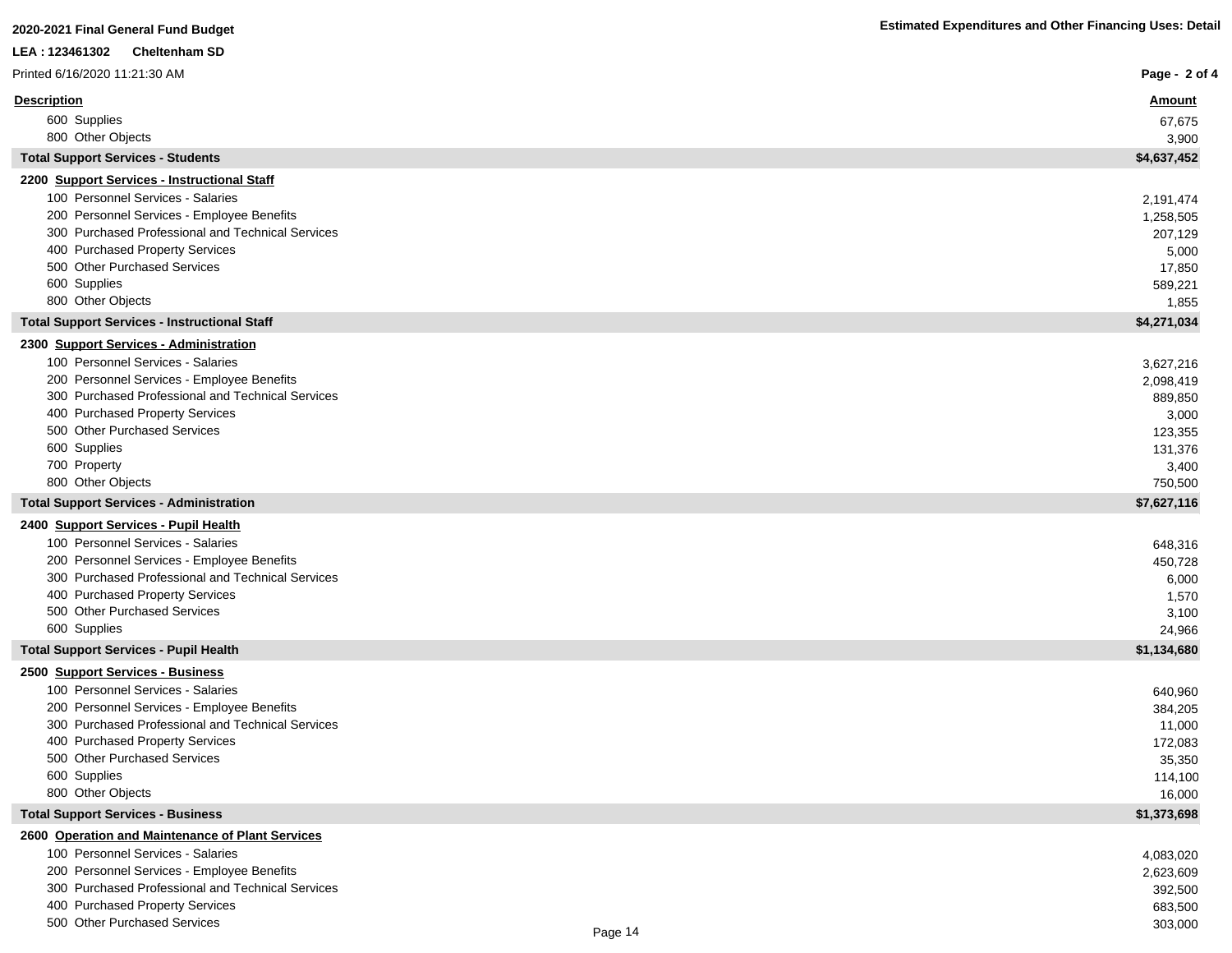| LEA: 123461302<br><b>Cheltenham SD</b>                                                          |                   |
|-------------------------------------------------------------------------------------------------|-------------------|
| Printed 6/16/2020 11:21:30 AM                                                                   | Page - 3 of 4     |
| <b>Description</b>                                                                              | <b>Amount</b>     |
| 600 Supplies                                                                                    | 2,217,517         |
| 800 Other Objects                                                                               | 3,050             |
| <b>Total Operation and Maintenance of Plant Services</b>                                        | \$10,306,196      |
| 2700 Student Transportation Services                                                            |                   |
| 100 Personnel Services - Salaries                                                               | 146,666           |
| 200 Personnel Services - Employee Benefits                                                      | 83,525            |
| 500 Other Purchased Services                                                                    | 7,652,000         |
| 600 Supplies                                                                                    | 36,000            |
| 800 Other Objects                                                                               | 500               |
| <b>Total Student Transportation Services</b>                                                    | \$7,918,691       |
| 2800 Support Services - Central                                                                 |                   |
| 100 Personnel Services - Salaries                                                               | 976,161           |
| 200 Personnel Services - Employee Benefits<br>300 Purchased Professional and Technical Services | 590,296           |
| 400 Purchased Property Services                                                                 | 145,900<br>20,000 |
| 500 Other Purchased Services                                                                    | 294,500           |
| 600 Supplies                                                                                    | 255,000           |
| 700 Property                                                                                    | 102,000           |
| 800 Other Objects                                                                               | 2,500             |
| <b>Total Support Services - Central</b>                                                         | \$2,386,357       |
| <b>Total Support Services</b>                                                                   | \$39,655,224      |
| 3000 Operation of Non-Instructional Services                                                    |                   |
| 3200 Student Activities                                                                         |                   |
| 100 Personnel Services - Salaries                                                               | 703,502           |
| 200 Personnel Services - Employee Benefits                                                      | 338,824           |
| 300 Purchased Professional and Technical Services                                               | 105,542           |
| 400 Purchased Property Services                                                                 | 40,955            |
| 500 Other Purchased Services                                                                    | 213,173           |
| 600 Supplies<br>700 Property                                                                    | 210,545           |
| 800 Other Objects                                                                               | 6,000<br>41,572   |
| <b>Total Student Activities</b>                                                                 | \$1,660,113       |
| 3300 Community Services                                                                         |                   |
| 100 Personnel Services - Salaries                                                               | 686,854           |
| 200 Personnel Services - Employee Benefits                                                      | 411,621           |
| 300 Purchased Professional and Technical Services                                               | 42,000            |
| 500 Other Purchased Services                                                                    | 51,000            |
| 600 Supplies                                                                                    | 88,000            |
| <b>Total Community Services</b>                                                                 | \$1,279,475       |
| <b>Total Operation of Non-Instructional Services</b>                                            | \$2,939,588       |

**5000 Other Expenditures and Financing Uses**

# **5100 Debt Service / Other Expenditures and Financing Uses**

800 Other Objects 4,194,434

900 Other Uses of Funds 3,555,000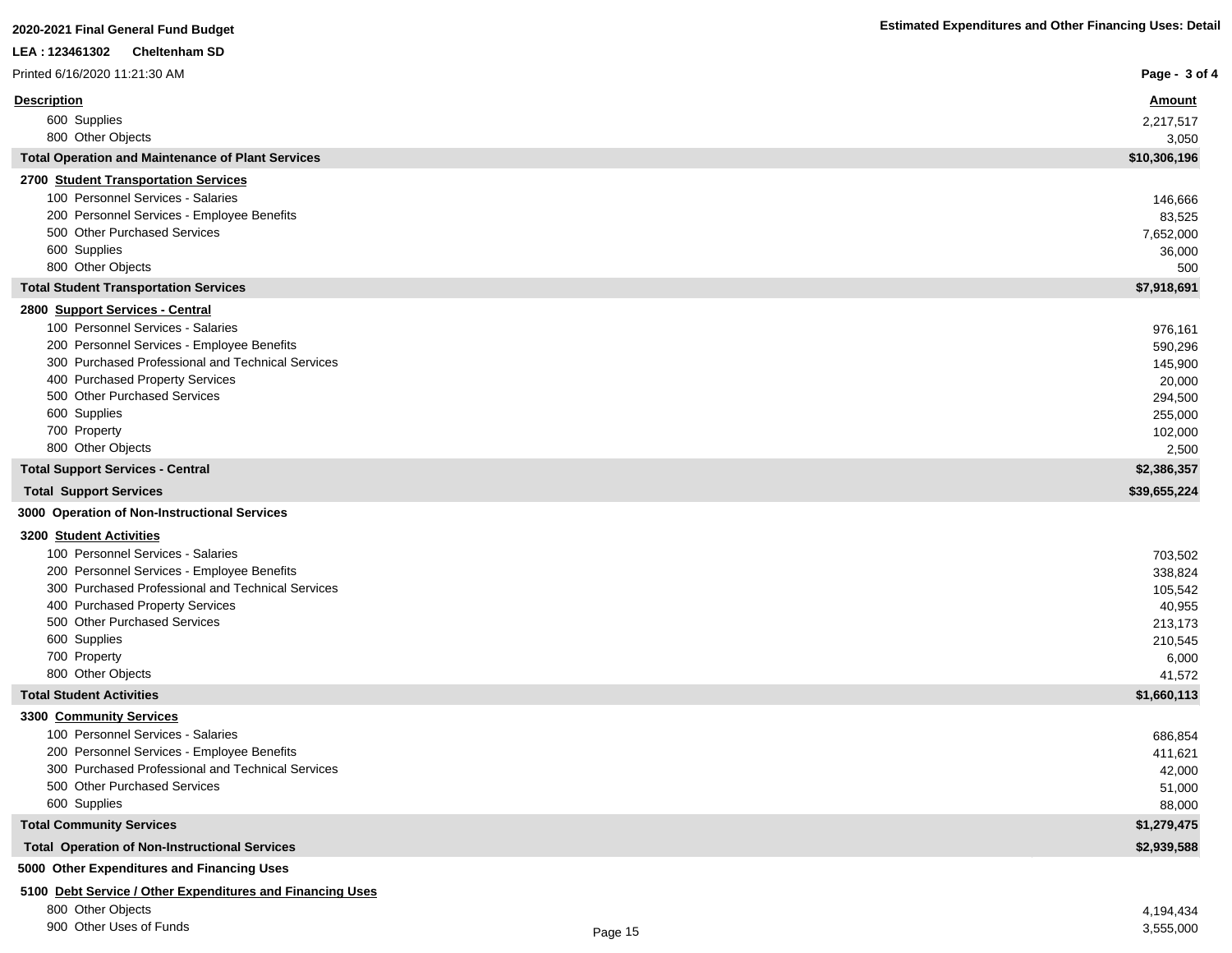| LEA : 123461302<br><b>Cheltenham SD</b>                    |               |
|------------------------------------------------------------|---------------|
| Printed 6/16/2020 11:21:30 AM                              | Page - 4 of 4 |
| <b>Description</b>                                         | <b>Amount</b> |
| Total Debt Service / Other Expenditures and Financing Uses | \$7,749,434   |
| <b>Total Other Expenditures and Financing Uses</b>         | \$7,749,434   |
| <b>TOTAL EXPENDITURES</b>                                  | \$121,028,381 |
|                                                            |               |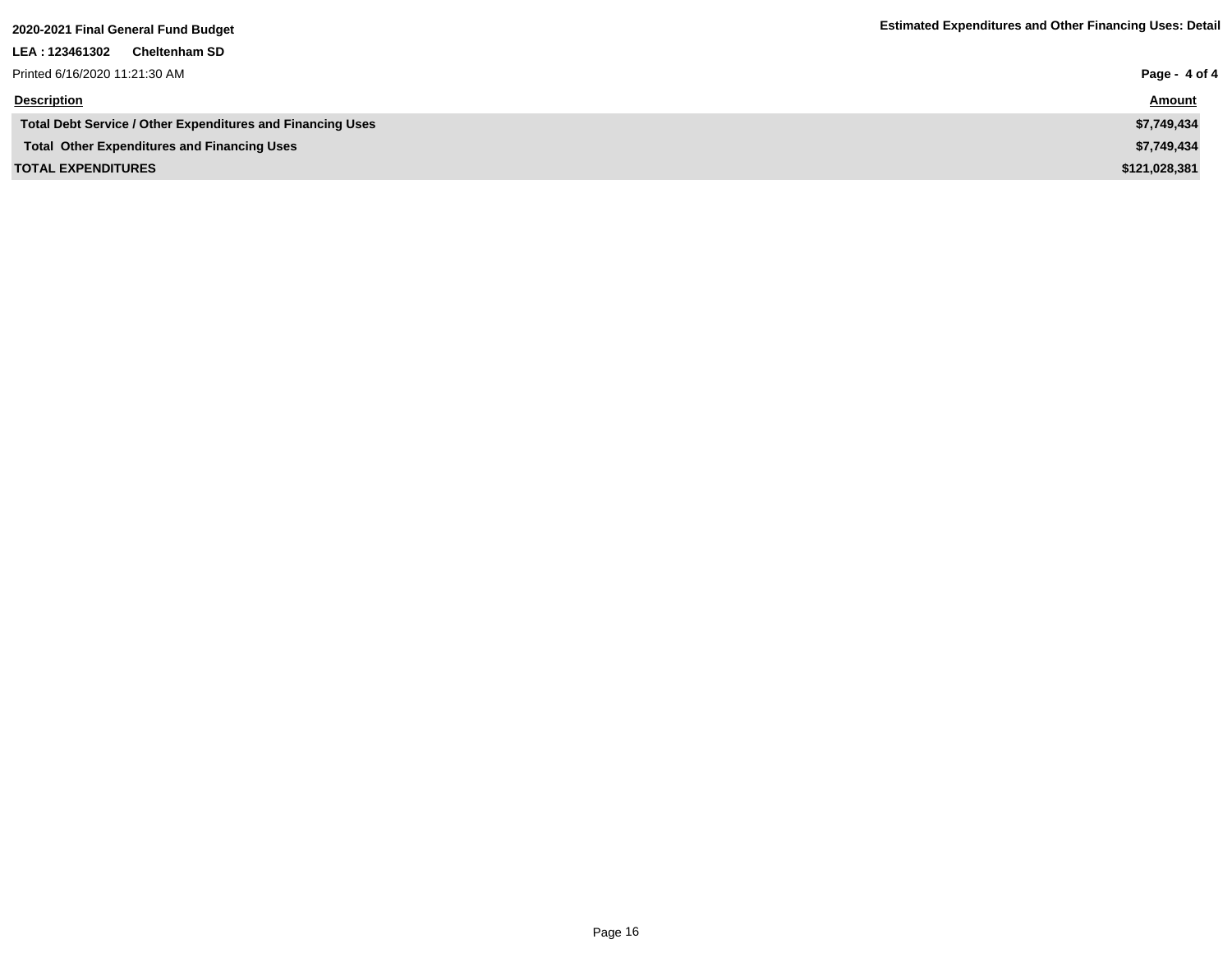| 2020-2021 Final General Fund Budget                          |                     | <b>Schedule Of Cash And Investments (CAIN)</b> |               |  |
|--------------------------------------------------------------|---------------------|------------------------------------------------|---------------|--|
| LEA: 123461302<br><b>Cheltenham SD</b>                       |                     |                                                |               |  |
| Printed 6/16/2020 11:21:31 AM                                |                     |                                                | Page - 1 of 2 |  |
| <b>Cash and Short-Term Investments</b>                       | 06/30/2020 Estimate | 06/30/2021 Projection                          |               |  |
| <b>General Fund</b>                                          | 10,000,000          | 8,000,000                                      |               |  |
| Public Purpose (Expendable) Trust Fund                       |                     |                                                |               |  |
| Other Comptroller-Approved Special Revenue Funds             |                     |                                                |               |  |
| Athletic / School-Sponsored Extra Curricular Activities Fund |                     |                                                |               |  |
| Capital Reserve Fund - § 690, §1850                          |                     |                                                |               |  |
| Capital Reserve Fund - § 1431                                | 9,400,000           | 8,500,000                                      |               |  |
| Other Capital Projects Fund                                  |                     |                                                |               |  |
| Debt Service Fund                                            |                     |                                                |               |  |
| Food Service / Cafeteria Operations Fund                     | 220,000             | 220,000                                        |               |  |
| <b>Child Care Operations Fund</b>                            |                     |                                                |               |  |
| Other Enterprise Funds                                       |                     |                                                |               |  |
| Internal Service Fund                                        | 900,000             | 900,000                                        |               |  |
| Private Purpose Trust Fund                                   | 45,000              | 45,000                                         |               |  |
| <b>Investment Trust Fund</b>                                 |                     |                                                |               |  |
| <b>Pension Trust Fund</b>                                    | 969,000             | 972,000                                        |               |  |
| <b>Activity Fund</b>                                         | 150,000             | 150,000                                        |               |  |
| Other Agency Fund                                            |                     |                                                |               |  |
| <b>Permanent Fund</b>                                        |                     |                                                |               |  |
| <b>Total Cash and Short-Term Investments</b>                 | \$21,684,000        | \$18,787,000                                   |               |  |

|                                                              | <del>.</del>        | <del>.</del> . <del>.</del> |
|--------------------------------------------------------------|---------------------|-----------------------------|
| Long-Term Investments                                        | 06/30/2020 Estimate | 06/30/2021 Projection       |
| <b>General Fund</b>                                          |                     |                             |
| Public Purpose (Expendable) Trust Fund                       |                     |                             |
| Other Comptroller-Approved Special Revenue Funds             |                     |                             |
| Athletic / School-Sponsored Extra Curricular Activities Fund |                     |                             |
| Capital Reserve Fund - § 690, §1850                          |                     |                             |
| Capital Reserve Fund - § 1431                                |                     |                             |
| Other Capital Projects Fund                                  |                     |                             |
| Debt Service Fund                                            |                     |                             |
| Food Service / Cafeteria Operations Fund                     |                     |                             |
| <b>Child Care Operations Fund</b>                            |                     |                             |
| Other Enterprise Funds                                       |                     |                             |
| Internal Service Fund                                        |                     |                             |
| Private Purpose Trust Fund                                   |                     |                             |
| <b>Investment Trust Fund</b>                                 |                     |                             |
| Pension Trust Fund                                           |                     |                             |
| <b>Activity Fund</b>                                         |                     |                             |
| Other Agency Fund                                            |                     |                             |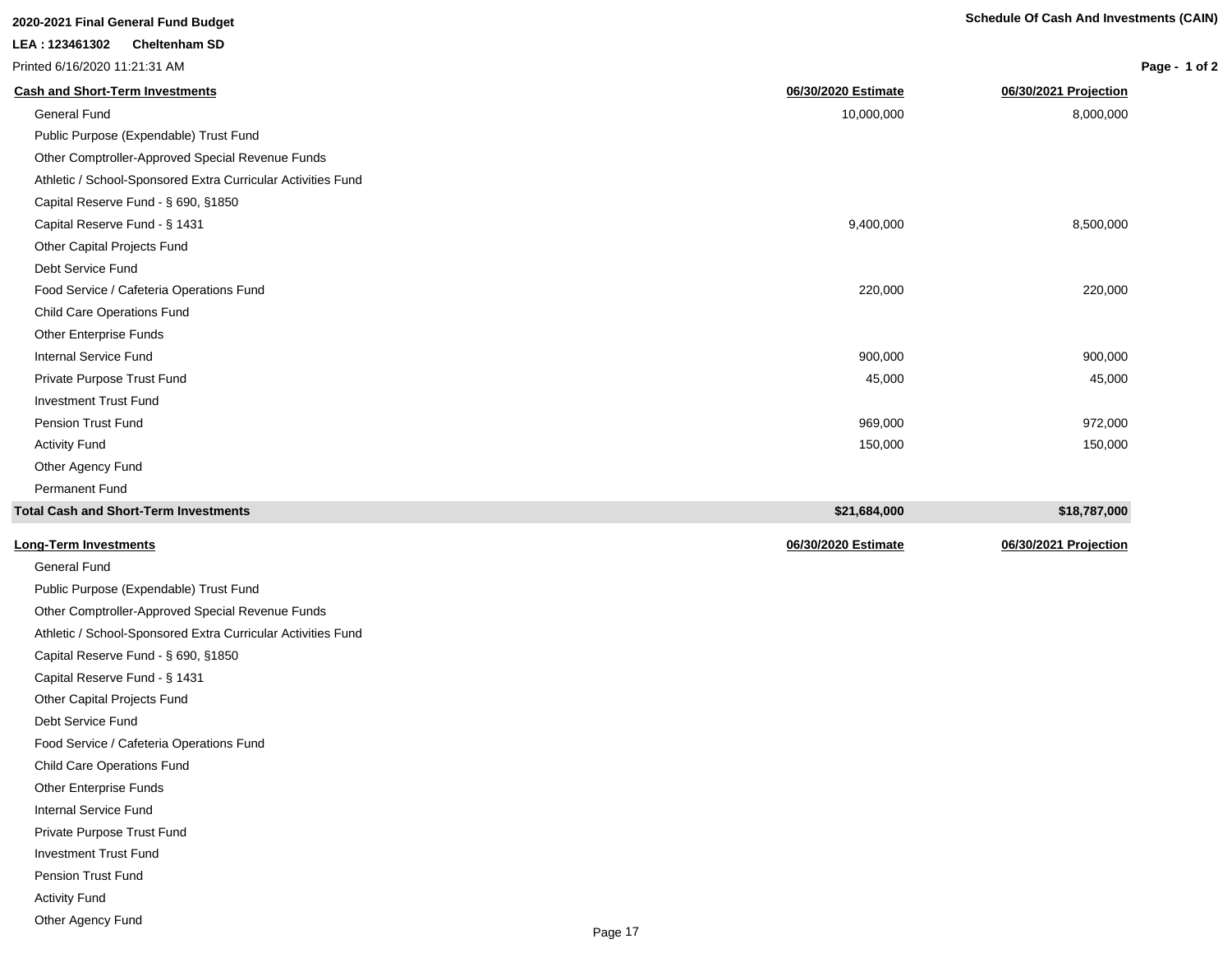| 2020-2021 Final General Fund Budget    |                     | <b>Schedule Of Cash And Investments (CAIN)</b> |                 |
|----------------------------------------|---------------------|------------------------------------------------|-----------------|
| LEA: 123461302<br><b>Cheltenham SD</b> |                     |                                                |                 |
| Printed 6/16/2020 11:21:31 AM          |                     |                                                | Page - $2$ of 2 |
| <b>Long-Term Investments</b>           | 06/30/2020 Estimate | 06/30/2021 Projection                          |                 |
| <b>Permanent Fund</b>                  |                     |                                                |                 |
| <b>Total Long-Term Investments</b>     |                     |                                                |                 |
| <b>TOTAL CASH AND INVESTMENTS</b>      | \$21,684,000        | \$18,787,000                                   |                 |
|                                        |                     |                                                |                 |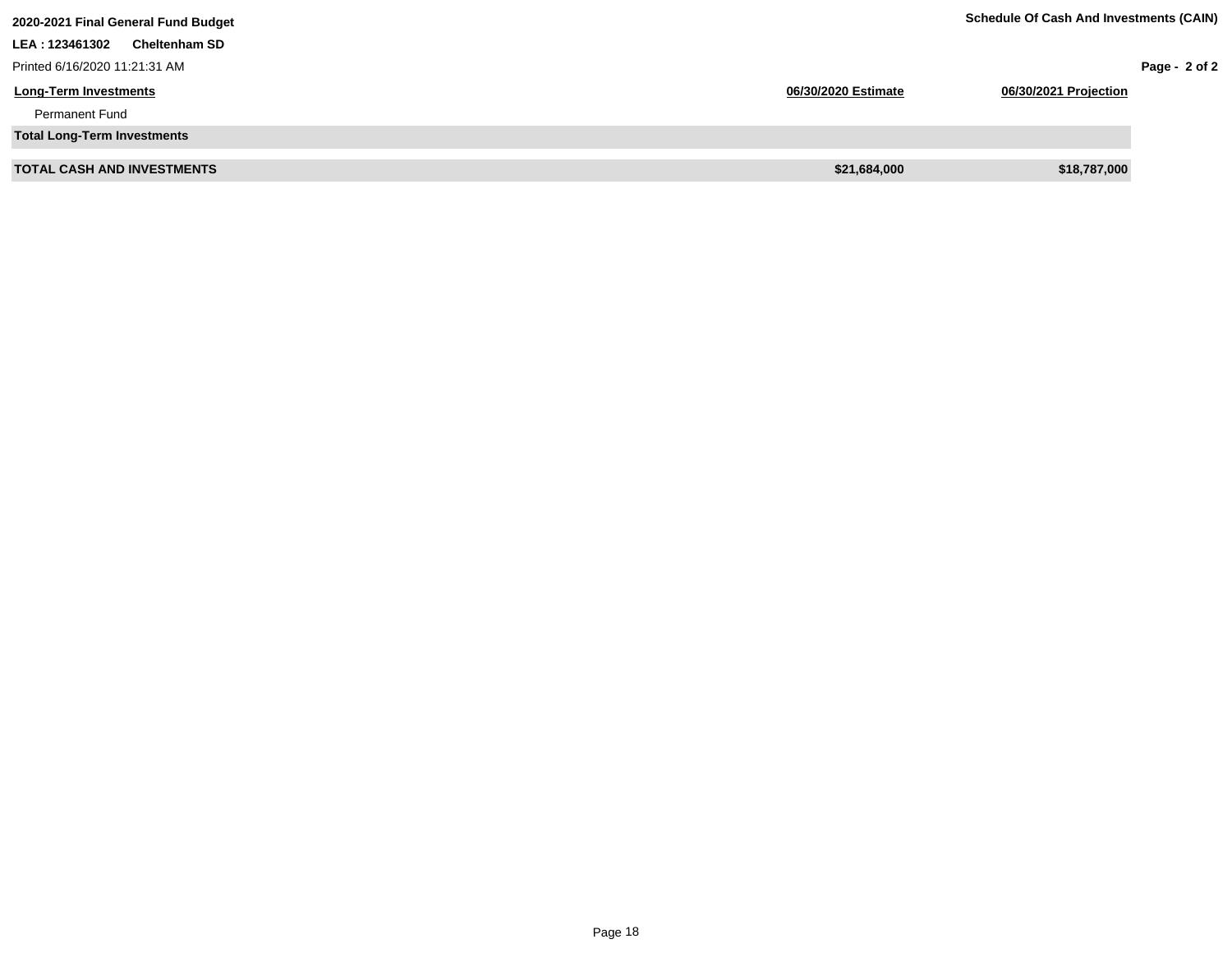| 2020-2021 Final General Fund Budget                                |                     | <b>Schedule Of Indebtedness (DEBT)</b> |                 |
|--------------------------------------------------------------------|---------------------|----------------------------------------|-----------------|
| LEA: 123461302<br><b>Cheltenham SD</b>                             |                     |                                        |                 |
| Printed 6/16/2020 11:21:32 AM                                      |                     |                                        | Page - 1 of $6$ |
| Long-Term Indebtedness                                             | 06/30/2020 Estimate | 06/30/2021 Projection                  |                 |
| <b>General Fund</b>                                                |                     |                                        |                 |
| 0510 Bonds Payable                                                 | 156,510,000         | 151,445,000                            |                 |
| 0520 Extended-Term Financing Agreements Payable                    |                     |                                        |                 |
| 0530 Lease-Purchase Obligations                                    | 396,967             | 543,497                                |                 |
| 0540 Accumulated Compensated Absences                              |                     |                                        |                 |
| 0550 Authority Lease Obligations                                   |                     |                                        |                 |
| 0560 Other Post-Employment Benefits (OPEB)                         |                     |                                        |                 |
| 0599 Other Noncurrent Liabilities                                  |                     |                                        |                 |
| <b>Total General Fund</b>                                          | \$156,906,967       | \$151,988,497                          |                 |
| Public Purpose (Expendable) Trust Fund                             |                     |                                        |                 |
| 0510 Bonds Payable                                                 |                     |                                        |                 |
| 0520 Extended-Term Financing Agreements Payable                    |                     |                                        |                 |
| 0530 Lease-Purchase Obligations                                    |                     |                                        |                 |
| 0540 Accumulated Compensated Absences                              |                     |                                        |                 |
| 0550 Authority Lease Obligations                                   |                     |                                        |                 |
| 0560 Other Post-Employment Benefits (OPEB)                         |                     |                                        |                 |
| 0599 Other Noncurrent Liabilities                                  |                     |                                        |                 |
| Total Public Purpose (Expendable) Trust Fund                       |                     |                                        |                 |
| <b>Other Comptroller-Approved Special Revenue Funds</b>            |                     |                                        |                 |
| 0510 Bonds Payable                                                 |                     |                                        |                 |
| 0520 Extended-Term Financing Agreements Payable                    |                     |                                        |                 |
| 0530 Lease-Purchase Obligations                                    |                     |                                        |                 |
| 0540 Accumulated Compensated Absences                              |                     |                                        |                 |
| 0550 Authority Lease Obligations                                   |                     |                                        |                 |
| 0560 Other Post-Employment Benefits (OPEB)                         |                     |                                        |                 |
| 0599 Other Noncurrent Liabilities                                  |                     |                                        |                 |
| <b>Total Other Comptroller-Approved Special Revenue Funds</b>      |                     |                                        |                 |
| Athletic / School-Sponsored Extra Curricular Activities Fund       |                     |                                        |                 |
| 0510 Bonds Payable                                                 |                     |                                        |                 |
| 0520 Extended-Term Financing Agreements Payable                    |                     |                                        |                 |
| 0530 Lease-Purchase Obligations                                    |                     |                                        |                 |
| 0540 Accumulated Compensated Absences                              |                     |                                        |                 |
| 0550 Authority Lease Obligations                                   |                     |                                        |                 |
| 0560 Other Post-Employment Benefits (OPEB)                         |                     |                                        |                 |
| 0599 Other Noncurrent Liabilities                                  |                     |                                        |                 |
| Total Athletic / School-Sponsored Extra Curricular Activities Fund |                     |                                        |                 |
| Capital Reserve Fund - § 690, §1850                                |                     |                                        |                 |
| 0510 Bonds Payable                                                 |                     |                                        |                 |

0520 Extended-Term Financing Agreements Payable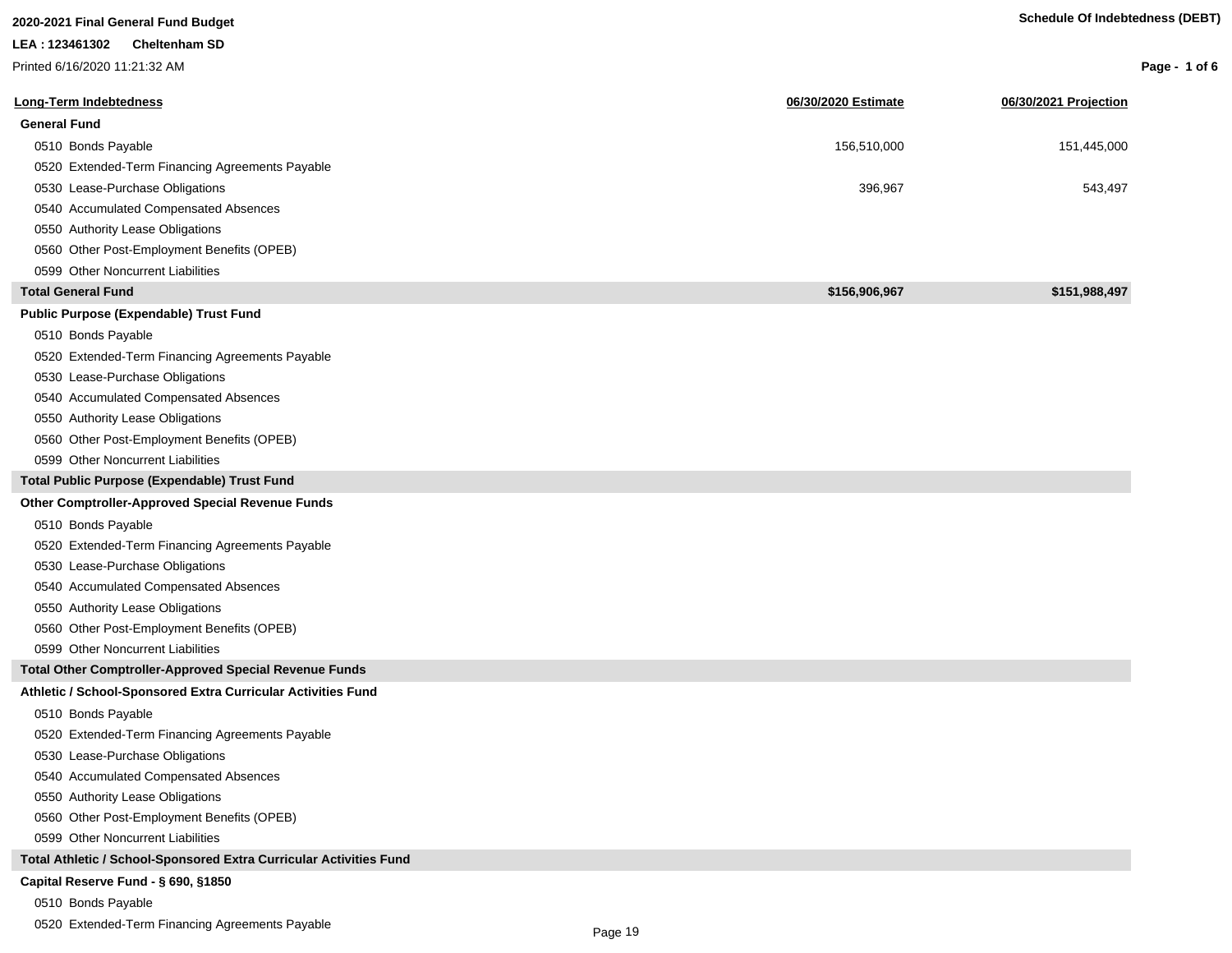Printed 6/16/2020 11:21:32 AM

### **Long-Term Indebtedness 06/30/2020 Estimate 06/30/2021 Projection**

0530 Lease-Purchase Obligations

0540 Accumulated Compensated Absences

0550 Authority Lease Obligations

0560 Other Post-Employment Benefits (OPEB)

0599 Other Noncurrent Liabilities

#### **Total Capital Reserve Fund - § 690, §1850**

#### **Capital Reserve Fund - § 1431**

0510 Bonds Payable

0520 Extended-Term Financing Agreements Payable

0530 Lease-Purchase Obligations

0540 Accumulated Compensated Absences

#### 0550 Authority Lease Obligations

0560 Other Post-Employment Benefits (OPEB)

0599 Other Noncurrent Liabilities

### **Total Capital Reserve Fund - § 1431**

#### **Other Capital Projects Fund**

0510 Bonds Payable

0520 Extended-Term Financing Agreements Payable

0530 Lease-Purchase Obligations

0540 Accumulated Compensated Absences

0550 Authority Lease Obligations

0560 Other Post-Employment Benefits (OPEB)

0599 Other Noncurrent Liabilities

#### **Total Other Capital Projects Fund**

### **Debt Service Fund**

0510 Bonds Payable

0520 Extended-Term Financing Agreements Payable

0530 Lease-Purchase Obligations

0540 Accumulated Compensated Absences

0550 Authority Lease Obligations

0560 Other Post-Employment Benefits (OPEB)

0599 Other Noncurrent Liabilities

### **Total Debt Service Fund**

### **Food Service / Cafeteria Operations Fund**

0510 Bonds Payable

0520 Extended-Term Financing Agreements Payable

0530 Lease-Purchase Obligations

0540 Accumulated Compensated Absences

0550 Authority Lease Obligations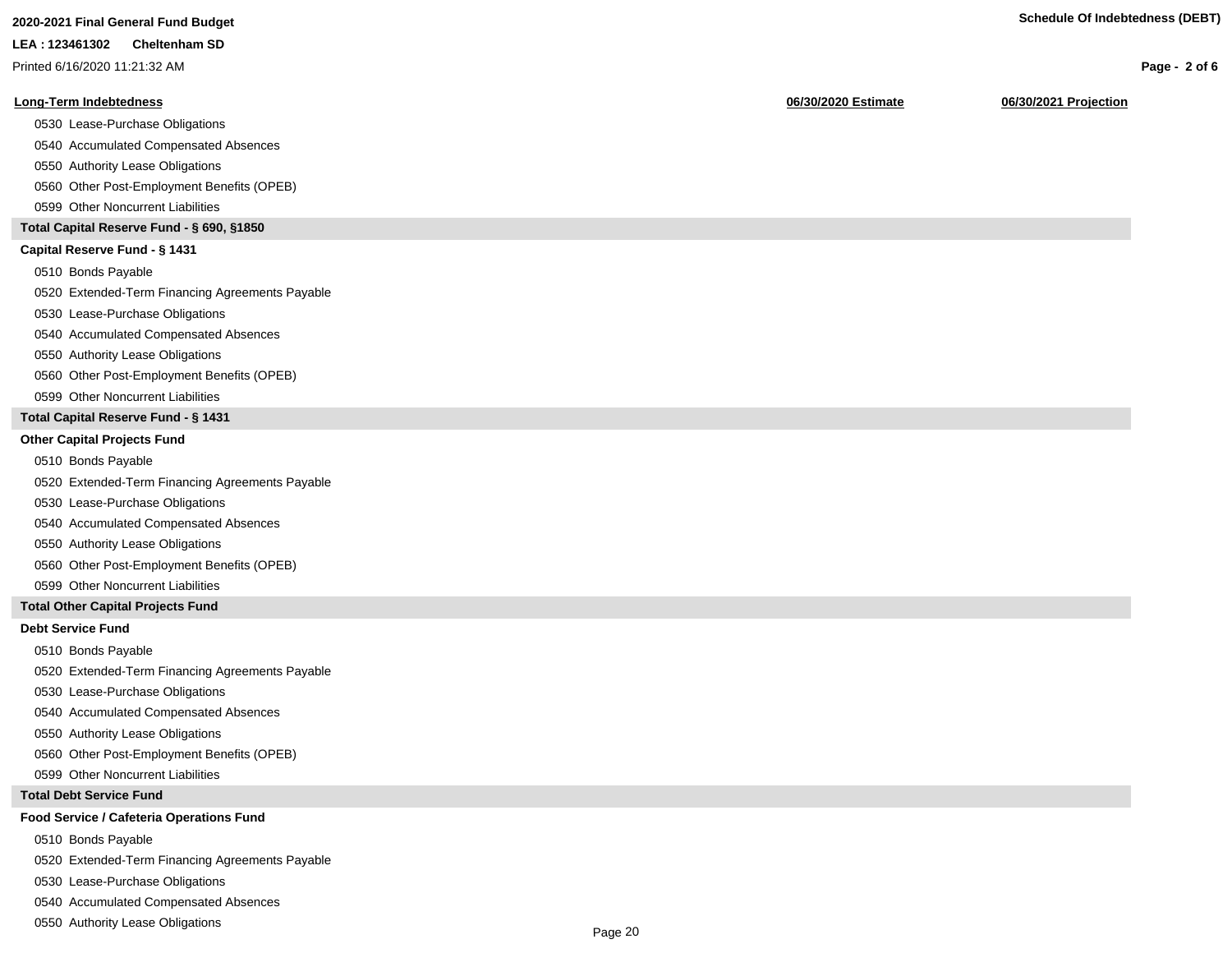Printed 6/16/2020 11:21:32 AM

#### **Long-Term Indebtedness 06/30/2020 Estimate 06/30/2021 Projection**

0560 Other Post-Employment Benefits (OPEB)

0599 Other Noncurrent Liabilities

#### **Total Food Service / Cafeteria Operations Fund**

#### **Child Care Operations Fund**

0510 Bonds Payable

0520 Extended-Term Financing Agreements Payable

- 0530 Lease-Purchase Obligations
- 0540 Accumulated Compensated Absences
- 0550 Authority Lease Obligations
- 0560 Other Post-Employment Benefits (OPEB)
- 0599 Other Noncurrent Liabilities

#### **Total Child Care Operations Fund**

#### **Other Enterprise Funds**

- 0510 Bonds Payable
- 0520 Extended-Term Financing Agreements Payable
- 0530 Lease-Purchase Obligations
- 0540 Accumulated Compensated Absences
- 0550 Authority Lease Obligations
- 0560 Other Post-Employment Benefits (OPEB)
- 0599 Other Noncurrent Liabilities

#### **Total Other Enterprise Funds**

#### **Internal Service Fund**

- 0510 Bonds Payable
- 0520 Extended-Term Financing Agreements Payable
- 0530 Lease-Purchase Obligations
- 0540 Accumulated Compensated Absences
- 0550 Authority Lease Obligations
- 0560 Other Post-Employment Benefits (OPEB)
- 0599 Other Noncurrent Liabilities

#### **Total Internal Service Fund**

#### **Private Purpose Trust Fund**

- 0510 Bonds Payable
- 0520 Extended-Term Financing Agreements Payable
- 0530 Lease-Purchase Obligations
- 0540 Accumulated Compensated Absences
- 0550 Authority Lease Obligations
- 0560 Other Post-Employment Benefits (OPEB)
- 0599 Other Noncurrent Liabilities
- **Total Private Purpose Trust Fund**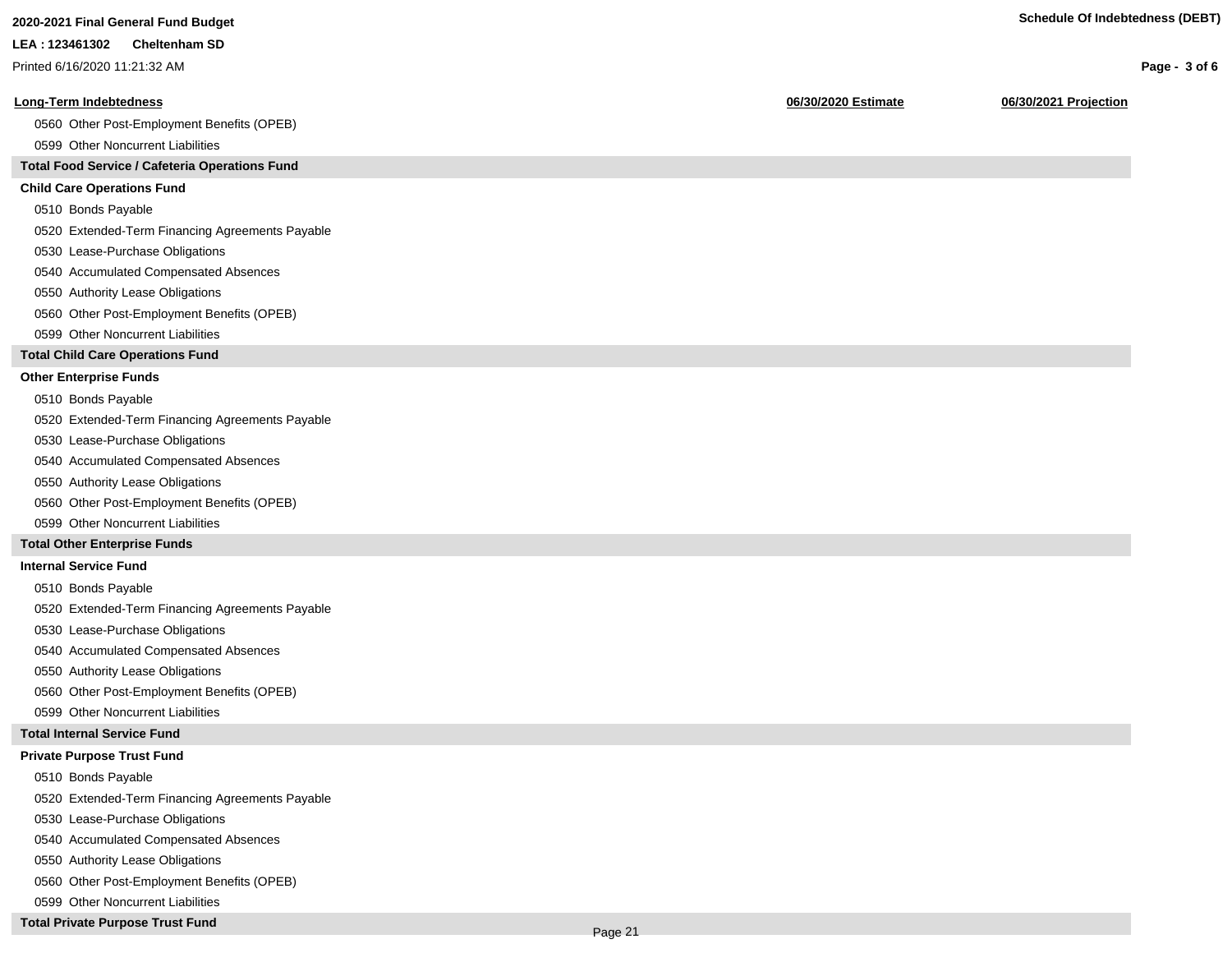# **2020-2021 Final General Fund Budget Schedule Of Indebtedness (DEBT)**

#### **LEA : 123461302 Cheltenham SD**

Printed 6/16/2020 11:21:32 AM

#### **Long-Term Indebtedness 06/30/2020 Estimate 06/30/2021 Projection**

# **Investment Trust Fund**

- 0510 Bonds Payable
- 0520 Extended-Term Financing Agreements Payable
- 0530 Lease-Purchase Obligations
- 0540 Accumulated Compensated Absences
- 0550 Authority Lease Obligations
- 0560 Other Post-Employment Benefits (OPEB)
- 0599 Other Noncurrent Liabilities

#### **Total Investment Trust Fund**

### **Pension Trust Fund**

#### 0510 Bonds Payable

0520 Extended-Term Financing Agreements Payable

- 0530 Lease-Purchase Obligations
- 0540 Accumulated Compensated Absences
- 0550 Authority Lease Obligations
- 0560 Other Post-Employment Benefits (OPEB)
- 0599 Other Noncurrent Liabilities

#### **Total Pension Trust Fund**

#### **Activity Fund**

- 0510 Bonds Payable
- 0520 Extended-Term Financing Agreements Payable
- 0530 Lease-Purchase Obligations
- 0540 Accumulated Compensated Absences
- 0550 Authority Lease Obligations
- 0560 Other Post-Employment Benefits (OPEB)
- 0599 Other Noncurrent Liabilities

#### **Total Activity Fund**

#### **Other Agency Fund**

- 0510 Bonds Payable
- 0520 Extended-Term Financing Agreements Payable
- 0530 Lease-Purchase Obligations
- 0540 Accumulated Compensated Absences
- 0550 Authority Lease Obligations
- 0560 Other Post-Employment Benefits (OPEB)
- 0599 Other Noncurrent Liabilities

#### **Total Other Agency Fund**

#### **Permanent Fund**

- 0510 Bonds Payable
- 0520 Extended-Term Financing Agreements Payable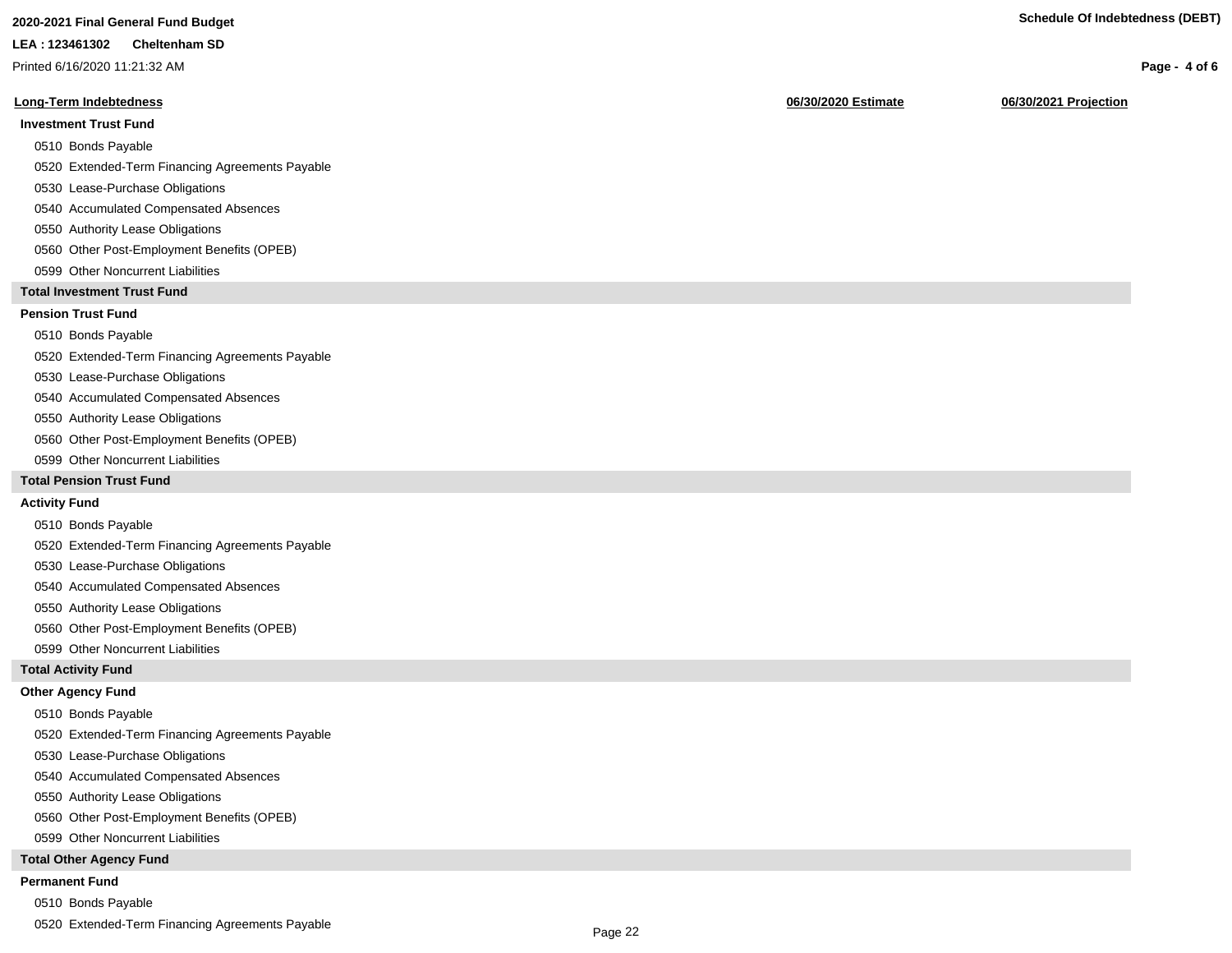| 2020-2021 Final General Fund Budget        |                     | Schedule Of Indebtedness (DEBT) |
|--------------------------------------------|---------------------|---------------------------------|
| LEA: 123461302<br><b>Cheltenham SD</b>     |                     |                                 |
| Printed 6/16/2020 11:21:32 AM              |                     | Page - $5$ of 6                 |
| <b>Long-Term Indebtedness</b>              | 06/30/2020 Estimate | 06/30/2021 Projection           |
| 0530 Lease-Purchase Obligations            |                     |                                 |
| 0540 Accumulated Compensated Absences      |                     |                                 |
| 0550 Authority Lease Obligations           |                     |                                 |
| 0560 Other Post-Employment Benefits (OPEB) |                     |                                 |
| 0599 Other Noncurrent Liabilities          |                     |                                 |
| <b>Total Permanent Fund</b>                |                     |                                 |
| <b>Total Long-Term Indebtedness</b>        | \$156,906,967       | \$151,988,497                   |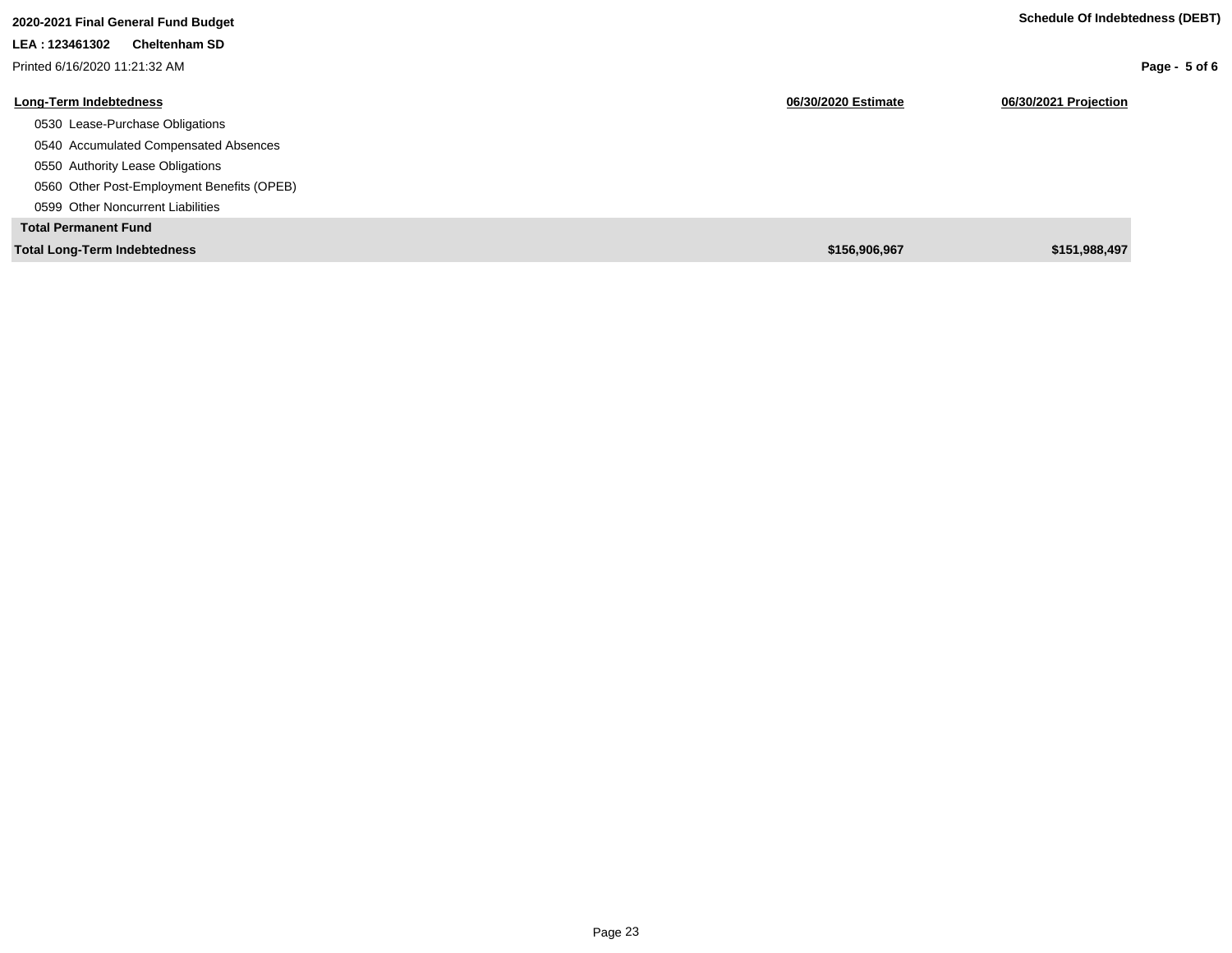# **Page - 6 of 6**

| <b>Short-Term Payables</b>                                   | 06/30/2020 Estimate | 06/30/2021 Projection |
|--------------------------------------------------------------|---------------------|-----------------------|
| <b>General Fund</b>                                          | 800,000             | 1,000,000             |
| Public Purpose (Expendable) Trust Fund                       |                     |                       |
| Other Comptroller-Approved Special Revenue Funds             |                     |                       |
| Athletic / School-Sponsored Extra Curricular Activities Fund |                     |                       |
| Capital Reserve Fund - § 690, §1850                          |                     |                       |
| Capital Reserve Fund - § 1431                                |                     |                       |
| Other Capital Projects Fund                                  |                     |                       |
| Debt Service Fund                                            |                     |                       |
| Food Service / Cafeteria Operations Fund                     | 150,000             | 150,000               |
| <b>Child Care Operations Fund</b>                            |                     |                       |
| Other Enterprise Funds                                       |                     |                       |
| <b>Internal Service Fund</b>                                 |                     | 800,000               |
| Private Purpose Trust Fund                                   |                     |                       |
| <b>Investment Trust Fund</b>                                 |                     |                       |
| Pension Trust Fund                                           |                     |                       |
| <b>Activity Fund</b>                                         | 150,000             | 150,000               |
| Other Agency Fund                                            |                     |                       |
| Permanent Fund                                               |                     |                       |
| <b>Total Short-Term Payables</b>                             | \$1,100,000         | \$2,100,000           |
| <b>TOTAL INDEBTEDNESS</b>                                    | \$158,006,967       | \$154,088,497         |

**LEA : 123461302 Cheltenham SD** Printed 6/16/2020 11:21:32 AM